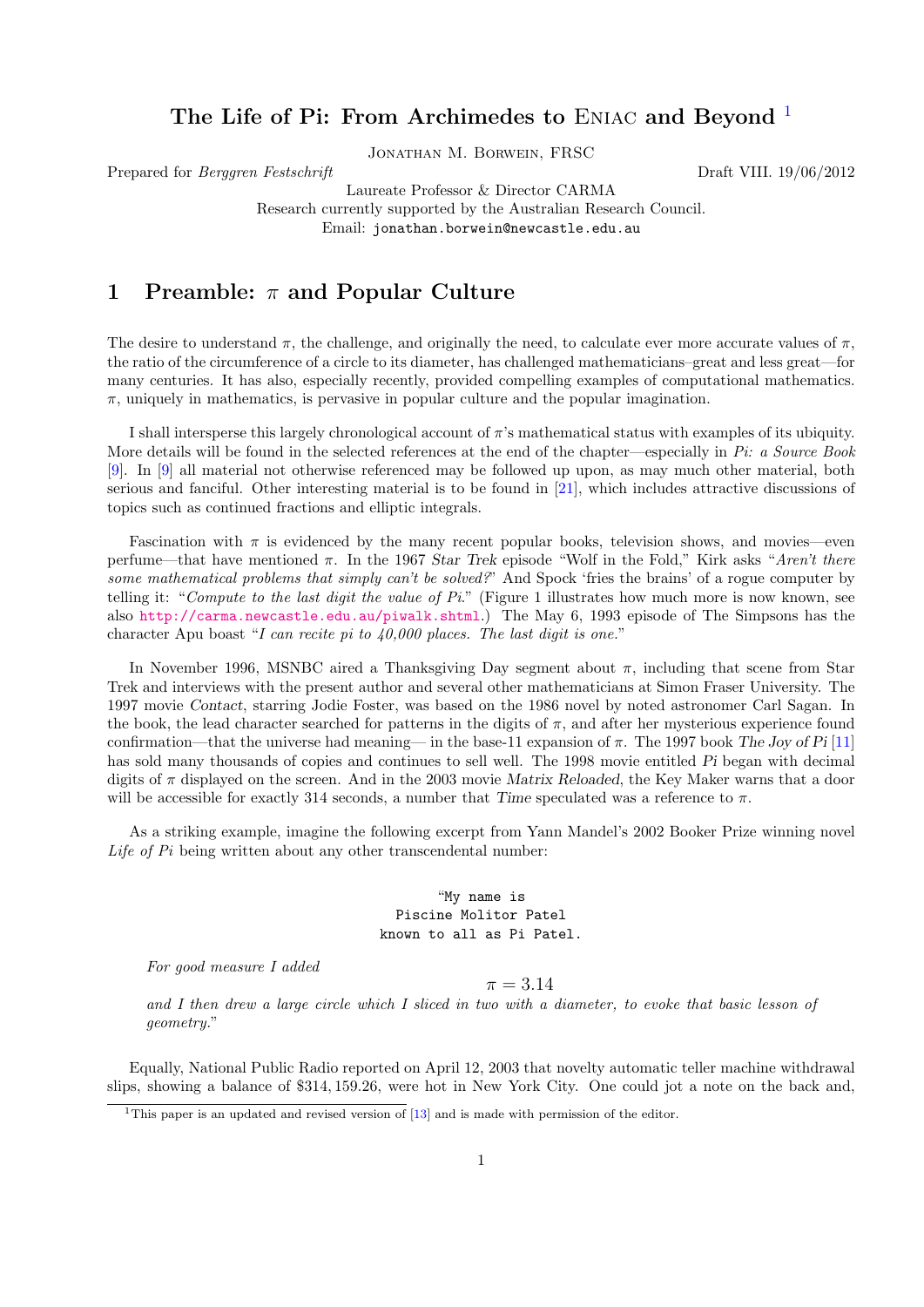apparently innocently, let the intended target be impressed by one's healthy saving account. Scott Simon, the host, noted the close resemblance to *π*. Correspondingly, according to the *New York Times* of August 18 2005, Google offered exactly "14*,* 159*,* 265 New Slices of Rich Technology" as the number of shares in its then new stock offering. Likewise, March 14 in North America has become *π Day*, since in the USA the month is written before the day ('314'). In schools throughout North America, it has become a reason for mathematics projects, especially focussing on *π*.

In another sign of true legitimacy, on March 14, 2007 the *New York Times* published a crossword in which to solve the puzzle, one had first to note that the clue for 28 DOWN was "March 14, to Mathematicians," to which the answer is PIDAY. Moreover, roughly a dozen other characters in the puzzle are PI—for example, the clue for 5 down was "More pleased" with the six character answer hap*π*er. The puzzle is reproduced in [14].

Other and more recent examples—including the US Congressional House Resolution 224 designating of National Pi Day in 2009—may be found at http://www.carma.newcastle.edu.au/jon/piday.pdf which is annually updated.

It is hard to imagine *e, γ* or log 2 playing the same role. A corresponding scientific example [4, p. 11] is

*"A coded message, for example, might represent gibberish to one person and valuable information to another. Consider the number 14159265... Depending on your prior knowledge, or lack thereof, it is either a meaningless random sequence of digits, or else the fractional part of pi, an important piece of scientific information."*

Again, a scientist can use *π* confident that it is part of shared societal knowledge—even if when pressed his definition might not be as good as Pi's.

For those who know *The Hitchhiker's Guide to the Galaxy*, it is amusing that 042 occurs at the digits ending at the fifty-billionth decimal place in each of  $\pi$  and  $1/\pi$ —thereby providing an excellent answer to the ultimate question of 'life, the universe and everything', which was "*What is forty two?* " A more intellectual offering is "The Deconstruction of Pi" given by Umberto Eco on page three of his 1988 book *Foucault's Pendulum*, [9, p. 658]. The title says it all.

**Pi.** Our central character

*π* = 3*.*14159265358979323 *. . .*

is traditionally defined in terms of the area or perimeter of a unit circle, but see Figure 4 where the subtlety of showing the two are the same is illustrated. The notation of  $\pi$  itself was introduced by William Jones in 1737, replacing '*p*' and the like, and was popularized by Leonhard Euler who is responsible for much modern nomenclature. A more formal modern definition of *π* uses the first positive zero of the sine function defined as a power series. The first thousand decimal digits of  $\pi$  are recorded in Figure 2.

Despite continuing rumours to the contrary,  $\pi$  is not equal to 22/7 (see End Note 1). Of course 22/7 is one of the early continued fraction approximations to  $\pi$ . The first six convergents are

$$
3,\frac{22}{7},\frac{333}{106},\frac{355}{113},\frac{103993}{33102},\frac{104348}{33215}.
$$

The convergents are necessarily good rational approximations to  $\pi$ . The sixth differs from  $\pi$  by only 3.31 10<sup>-10</sup>. The corresponding simple continued fraction starts

$$
\pi = [3, 7, 15, 1, 292, 1, 1, 1, 2, 1, 3, 1, 14, 2, 1, 1, 2, 2, 2, 2, 1, 84, 2, 1, 1, \ldots],
$$

using the standard concise notation. This continued fraction is still very poorly understood. Compare that for *e* which starts

 $e = [2, 1, 2, 1, 1, 4, 1, 1, 6, 1, 1, 8, 1, 1, 10, 1, 1, 12, 1, 1, 14, 1, 1, 16, 1, 1, 18, \ldots]$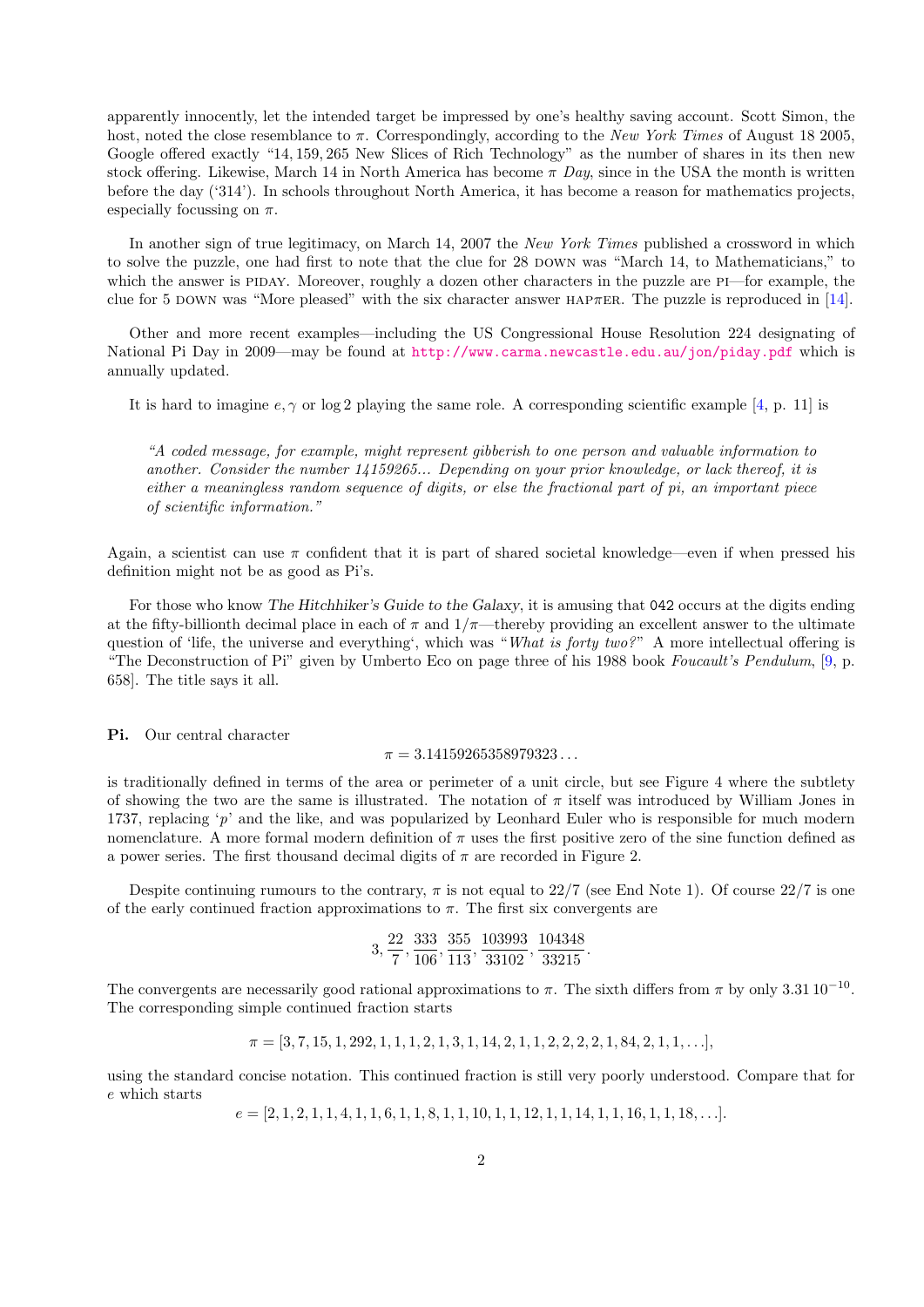

Figure 1: A 100 billion step planar walk on the binary digits of *π*. Colors change from red and orange to violet and indigo as we proceed (snapshot taken from image in  $[1]$ )

 *.* 1415926535897932384626433832795028841971693993751058209749445923078164062862089986280348253421170679  ${3305727036575959195309218611738193261179310511854807446237996274956735188575272489122793818301194912}$  



Figure 2: 1,001 **Decimal digits of** *π* **with the '3' included**

Figure 3: A pictorial proof of Archimedes' inequalities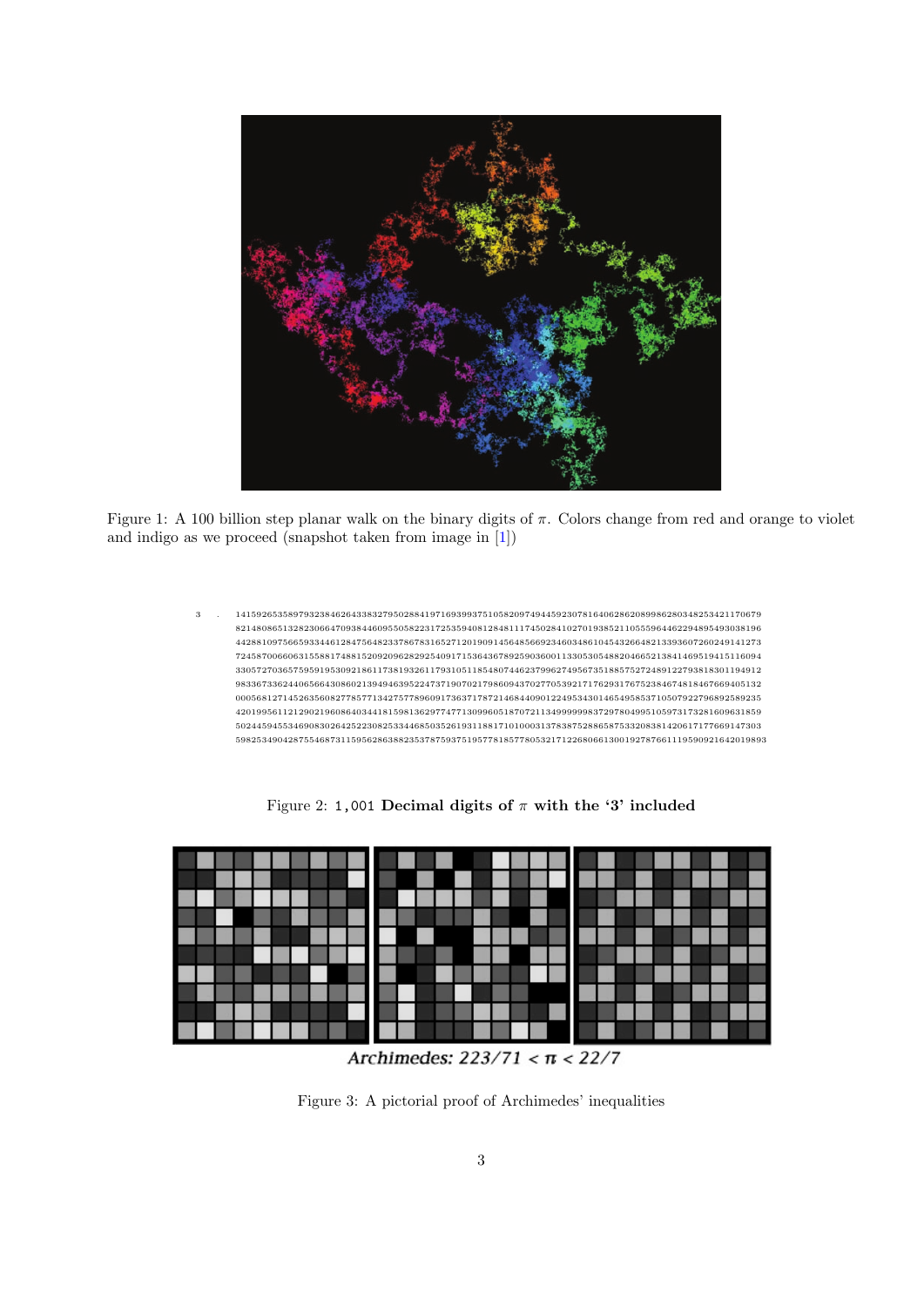# MEASUREMENT OF A CIRCLE.

#### Proposition 1.

The area of any circle is equal to a right-angled triangle in which one of the sides about the right angle is equal to the radius, and the other to the circumference, of the circle.

Let  $ABCD$  be the given circle,  $K$  the triangle described.



Figure 4: Construction showing uniqueness of *π*, taken from Archimedes' *Measurement of a Circle*

A proof of this observation shows that *e* is not a quadratic irrational since such numbers have eventually periodic continued fractions.

Archimedes' famous computation discussed below is:

(1) 
$$
3\frac{10}{71} < \pi < 3\frac{10}{70}.
$$

Figure 3 shows this estimate graphically, with the digits shaded modulo ten; one sees structure in 22/7, less obviously in 223/71, and presumptively not in  $\pi$ .

# **2 The Childhood of** *π*

Four thousand years ago, the Babylonians used, among other values, the approximation  $3\frac{1}{8}$  = 3.125. Then, or earlier, according to ancient papyri, Egyptians assumed a circle with diameter nine has the same area as a square of side eight, which implies  $\pi = 256/81 = 3.1604...$  Some have argued that the ancient Hebrews were satisfied with  $\pi = 3$ :

*"Also, he made a molten sea of ten cubits from brim to brim, round in compass, and five cubits the height thereof; and a line of thirty cubits did compass it round about."* (I Kings 7:23; see also 2 Chronicles 4:2)

One should know that the cubit was a personal not universal measurement. In Judaism's further defense, several millennia later, the great Rabbi Moses ben Maimon Maimonedes (1135–1204), also known as the RaM-BaM, is translated by Langermann, in "The 'true perplexity' [9, p. 753] as fairly clearly asserting the irrational nature of *π*: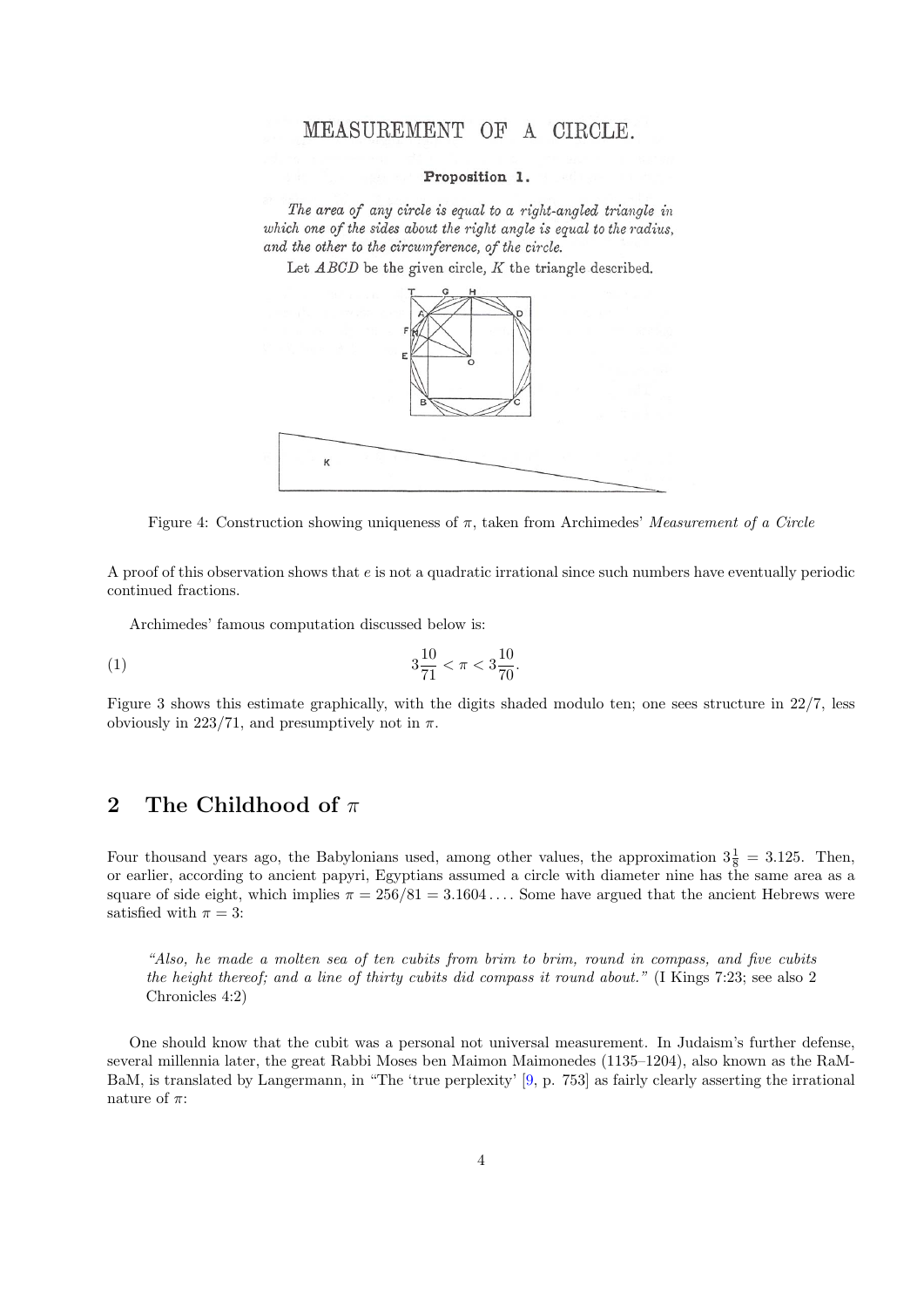"*You ought to know that the ratio of the diameter of the circle to its circumference is unknown, nor will it ever be possible to express it precisely. This is not due to any shortcoming of knowledge on our part, as the ignorant think. Rather, this matter is unknown due to its nature, and its discovery will never be attained.*" (Maimonedes)

In each of these three cases the interest of the civilization in  $\pi$  was primarily in the practical needs of engineering, astronomy, water management and the like. With the Greeks, as with the Hindus, interest was centrally metaphysical and geometric.

**Archimedes and** *π***.** Around 250 BCE, Archimedes of Syracuse (287–212 BCE) is thought to be the first to show that the "two possible Pi's" are the same. Clearly for a circle of radius *r* and diameter *d*,  $Area = \pi_1 r^2$ while *P*erimeter =  $\pi_2 d$ , but that  $\pi_1 = \pi_2$  is not obvious, and is often overlooked. Figure 4. reproduces his proof (construction) showing the coincidence of the two constants.

**Archimedes' Method.** The first rigorous mathematical calculation of *π* was also due to Archimedes, who used a brilliant scheme based on *d*oubling inscribed and circumscribed polygons

$$
6 \mapsto 12 \mapsto 24 \mapsto 48 \mapsto 96
$$

and computing the perimeters to obtain the bounds  $3\frac{10}{71} < \pi < 3\frac{1}{7}$ , that we have recapitulated above. The case of 6-gons and 12-gons is shown in Figure 5; for *n* = 48 one already 'sees' near-circles. Arguably no computational mathematics approached this level of rigour again until the 19th century. Phillips [9, pp. 15-19] calls Archimedes the 'first numerical analyst'.

Archimedes' scheme constitutes the first true algorithm for  $\pi$ , in that it is capable of producing an arbitrarily accurate value for  $\pi$ . It also represents the birth of numerical and error analysis—all without positional notation or modern trigonometry. As discovered severally in the 19th century, this scheme can be stated as a simple, numerically stable, recursion, as follows [15].

**Archimedean Mean Iteration (Pfaff-Borchardt-Schwab).** Set  $a_0 = 2\sqrt{3}$  and  $b_0 = 3$ —the values for circumscribed and inscribed 6-gons. Then define

(2) 
$$
a_{n+1} = \frac{2a_n b_n}{a_n + b_n} \qquad (H) \qquad b_{n+1} = \sqrt{a_{n+1} b_n} \qquad (G).
$$

This converges to  $\pi$ , with the error decreasing by a factor of four with each iteration. In this case the error is easy to estimate, the limit somewhat less accessible but still reasonably easy [14, 15].

Variations of Archimedes' geometrical scheme were the basis for all high-accuracy calculations of *π* for the next 1800 years—well beyond its 'best before' date. For example, in fifth century CE China, Tsu Chung-Chih used a variation of this method to get  $\pi$  correct to seven digits. A millennium later, al-K $\bar{a}$ sh $\bar{b}$  in Samarkand "*who could calculate as eagles can fly*" obtained 2*π* in *sexagecimal*:

$$
2\pi \approx 6 + \frac{16}{60^1} + \frac{59}{60^2} + \frac{28}{60^3} + \frac{01}{60^4} + \frac{34}{60^5} + \frac{51}{60^6} + \frac{46}{60^7} + \frac{14}{60^8} + \frac{50}{60^9},
$$

good to 16 decimal places (using 3*·*2 <sup>28</sup>-gons). This is a personal favourite; reentering it in my computer centuries later and getting the predicted answer gave me horripilation ('goose-bumps').

# **3 Pre-calculus Era** *π* **Calculations**

In Figures 6, 8, and 11 we chronicle the main computational records during the indicated period, only commenting on signal entries.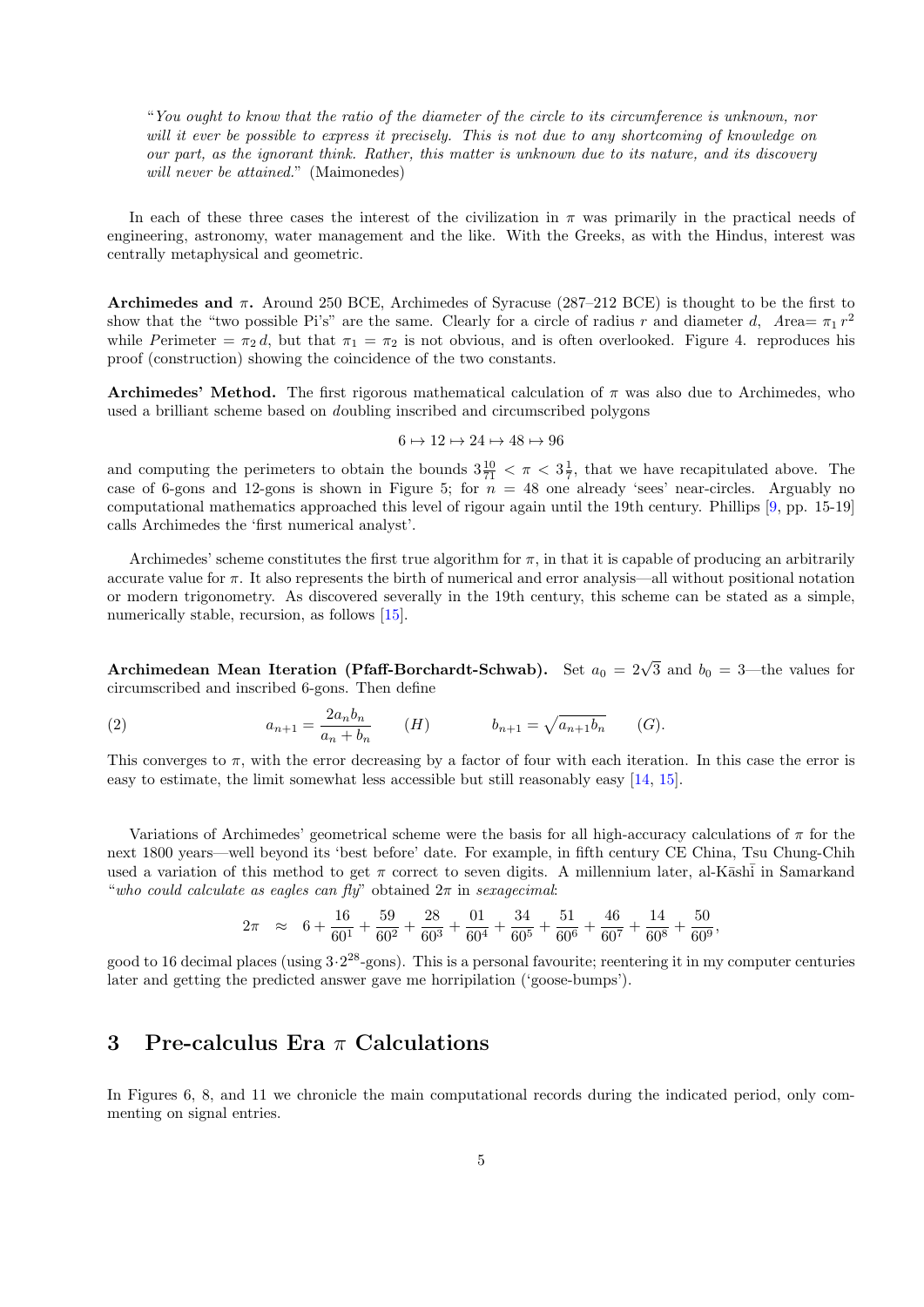

Figure 5: Archimedes' method of computing  $\pi$  with 6- and 12-gons

Little progress was made in Europe during the 'dark ages', but a significant advance arose in India (450 CE): *modern positional, zero-based decimal arithmetic*—the "Indo-Arabic" system. This greatly enhanced arithmetic in general, and computing *π* in particular. The Indo-Arabic system arrived with the Moors in Europe around 1000 CE. Resistance ranged from accountants who feared losing their livelihood to clerics who saw the system as 'diabolical'—they incorrectly assumed its origin was Islamic. European commerce resisted into the 18th century, and even in scientific circles usage was limited until the 17th century. This is, of course a greatly simplified version of extraordinary events, for a recent article on the matter see [6].

The prior difficulty of doing arithmetic is indicated by college placement advice given a wealthy German merchant in the 16th century:

*"A wealthy (15th Century) German merchant, seeking to provide his son with a good business education, consulted a learned man as to which European institution offered the best training. 'If you only want him to be able to cope with addition and subtraction,' the expert replied, 'then any French or German university will do. But if you are intent on your son going on to multiplication and division—assuming that he has sufficient gifts—then you will have to send him to Italy.'* " (George Ifrah, [14])

Discussions about Roman arithmetic continue. Claude Shannon (1916–2001) had a mechanical calculator wryly called *Throback 1* built to compute in Roman, at Bell Labs in 1953 to show that it was practicable, if a tad messy, to compute using Roman numerals!

**Ludolph van Ceulen (1540–1610).** The last great Archimedean calculation, performed by van Ceulen using 2 <sup>62</sup>-gons—to 39 places with 35 correct—was published posthumously. The number is still called Ludolph's number in parts of Europe and was inscribed on his head-stone. This head-stone disappeared centuries ago but was rebuilt, in part from surviving descriptions, recently as shown in Figure 7. It was reconsecrated on July 5th 2000 with Dutch royalty in attendance. Ludolph van Ceulen, a very serious mathematician, was also the discoverer of the double angle formula for the cosine.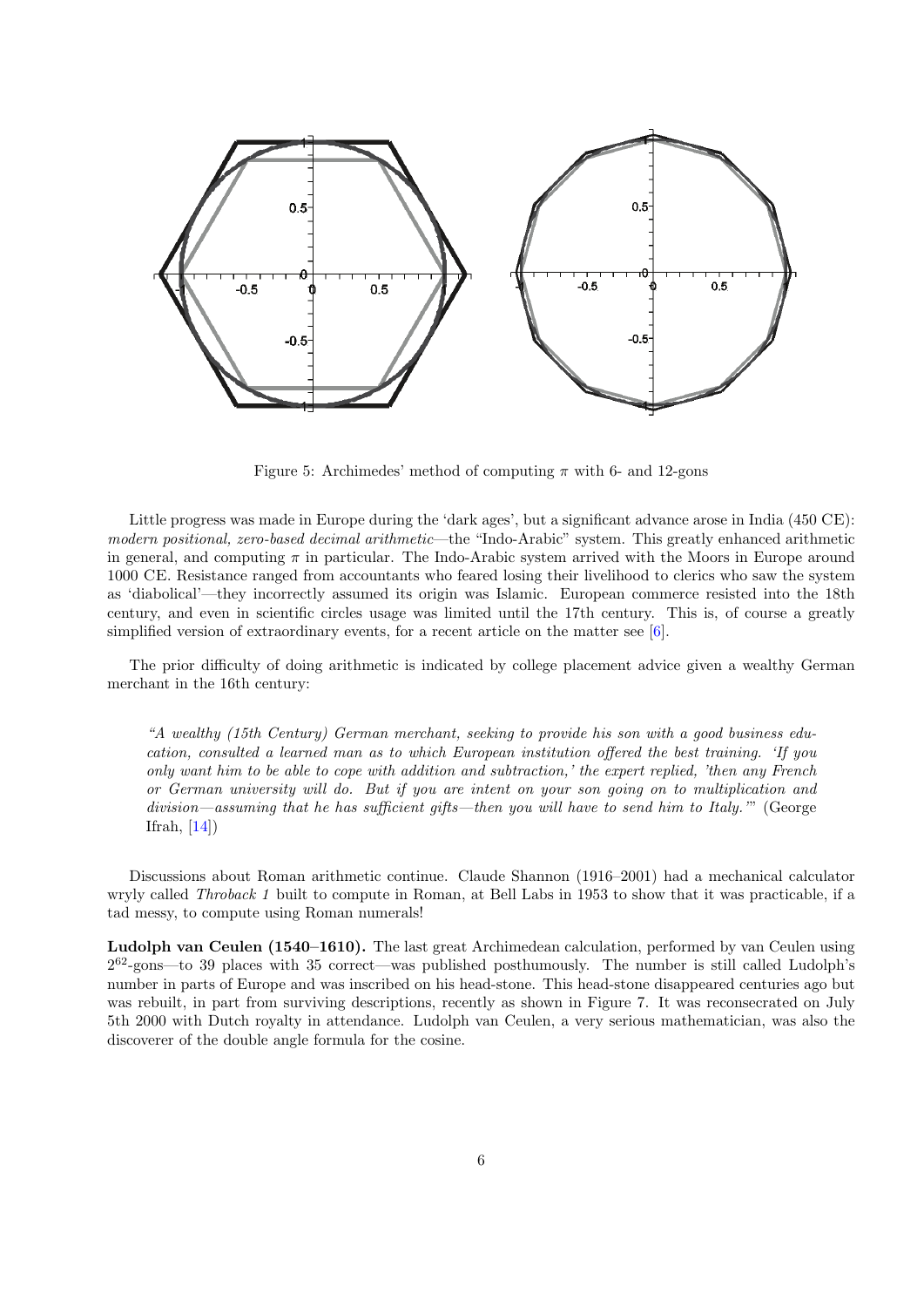| Name                           | Year      | Digits |
|--------------------------------|-----------|--------|
| Babylonians                    | 2000? BCE |        |
| Egyptians                      | 2000? BCE |        |
| Hebrews $(1$ Kings 7:23)       | 550? BCE  |        |
| Archimedes                     | 250? BCE  | 3      |
| Ptolemy                        | 150       | 3      |
| Liu Hui                        | 263       | 5      |
| Tsu Ch'ung Chi                 | 480?      | 7      |
| Al-Kashi                       | 1429      | 14     |
| Romanus                        | 1593      | 15     |
| van Ceulen (Ludolph's number*) | 1615      | 35     |

Figure 6: Pre-calculus *π* Calculations

#### **4 Pi's Adolescence**

**François Viéte (1540–1603)**. The dawn of modern mathematics appears in *Viéte's* or *Viéta's product* (1579)

$$
\frac{2}{\pi} = \frac{\sqrt{2}}{2} \frac{\sqrt{2 + \sqrt{2}}}{2} \frac{\sqrt{2 + \sqrt{2 + \sqrt{2}}}}{2} \cdots
$$

considered to be the first truly infinite product; and in the *first infinite continued fraction* for  $2/\pi$  given by Lord Brouncker (1620–1684), first President of the Royal Society of London:

$$
\frac{2}{\pi} = \frac{1}{1 + \frac{9}{2 + \frac{25}{2 + \frac{49}{2 + \dots}}}}.
$$

This was based on the following brilliantly 'interpolated' product of John Wallis<sup>2</sup> (1616–1703):

(3) 
$$
\prod_{k=1}^{\infty} \frac{4k^2 - 1}{4k^2} = \frac{2}{\pi},
$$

which led to the discovery of the Gamma function (see End Note 2) and a great deal more. Variations on these formulas of Víete and Wallis continue to be published.

A flavour of Viéte's writings can be gleaned in this quotation from his work, first given in English in  $[9, p.$ 759]. What we now take for granted was reason for much passionate argument.

"*Arithmetic is absolutely as much science as geometry [is]. Rational magnitudes are conveniently designated by rational numbers, and irrational [magnitudes] by irrational [numbers]. If someone measures magnitudes with numbers and by his calculation get them different from what they really are, it is not the reckoning's fault but the reckoner's.*

*Rather, says Proclus, ARITHMETIC IS MORE EXACT THAN GEOMETRY.*<sup>3</sup> *To an accurate calculator, if the diameter is set to one unit, the circumference of the inscribed dodecagon will be the side of the binomial [i.e. square root of the difference]* 72 *−* 3888*. Whosoever declares any other result, will be mistaken, either the geometer in his measurements or the calculator in his numbers.*" (Viéte)

<sup>&</sup>lt;sup>2</sup>One of the few mathematicians whom Newton admitted respecting, and also a calculating prodigy!

<sup>3</sup>The capitalized phrase was written in Greek.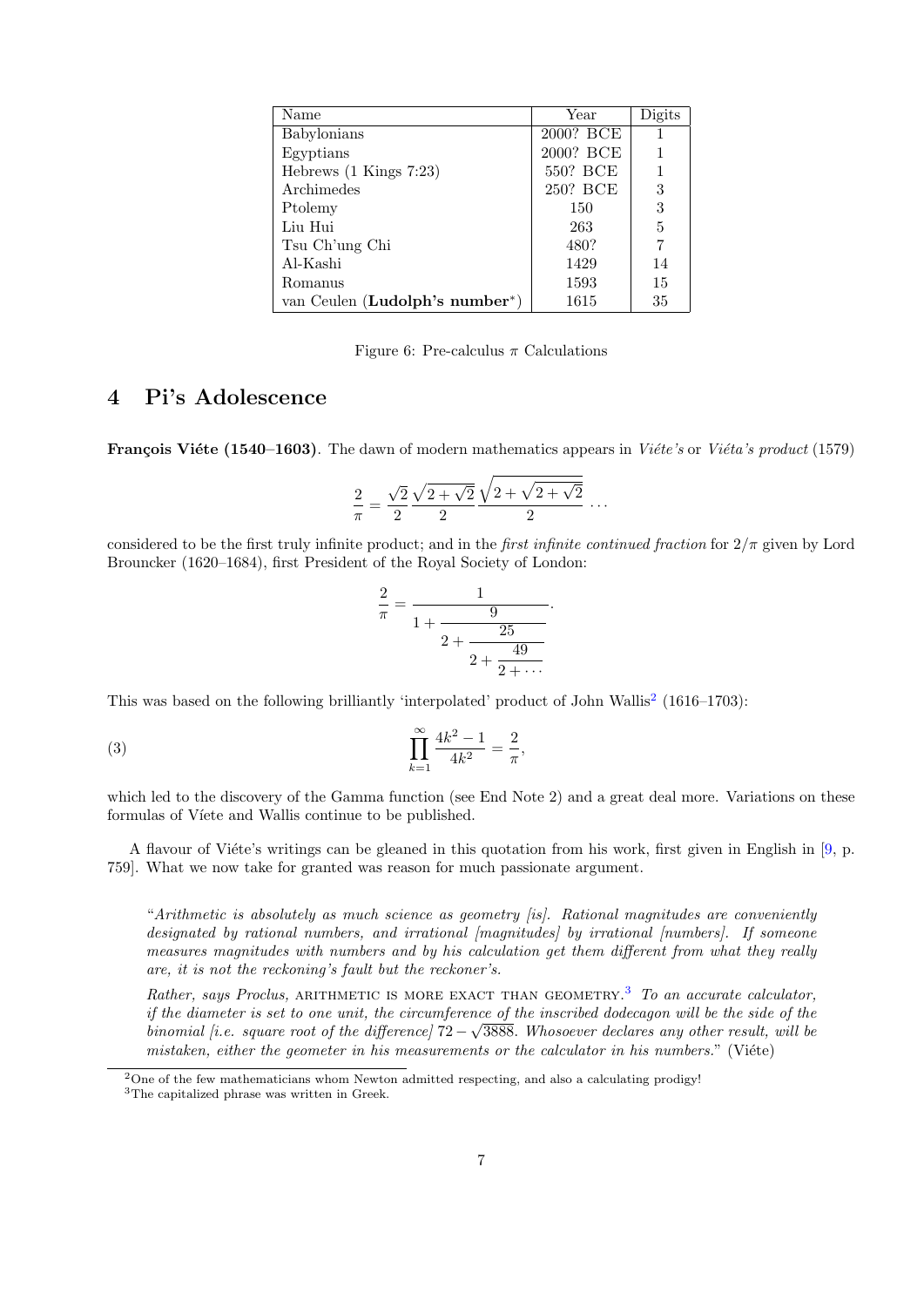

Figure 7: Ludolph's rebuilt tombstone in Leiden

This fluent rendition is due to Marinus Taisbak, and the full text is worth reading. It certainly underlines how influential an algebraist and geometer Viéte was—as an early proponent of methods we now take for granted. Viéte, who was the first to introduce literals ('x' and 'y') into algebra, nonetheless rejected the use of negative numbers.

**Leonard Euler (1707–1783)**. Not surprisingly the great Euler 'master of us all' [20] made many contributions to the literature on  $\pi$ . Equation (3) may be derived from Euler's product formula for  $\pi$ , given below in (4), with  $x = 1/2$ , or by repeatedly integrating  $\int_0^{\pi/2} \sin^{2n}(t) dt$  by parts. One may divine (4) as Euler did by *considering* sin(*πx*) *as an 'infinite' polynomial* and obtaining a product in terms of the roots—which are  $0, \{1/n^2 : n = \pm 1, \pm 2, \cdots\}$ . It is thus plausible that

(4) 
$$
\frac{\sin(\pi x)}{x} = c \prod_{n=1}^{\infty} \left(1 - \frac{x^2}{n^2}\right).
$$

Euler in 1735, full well knowing that the whole argument was heuristic, argued that, as with a polynomial, c was the value at zero, 1, and the coefficient of  $x^2$  in the Taylor series must be the sum of the roots. Hence, he was able to pick off coefficients to evaluate the *zeta-function* at two:

$$
\zeta(m) := \sum_{n \ge 1} \frac{1}{n^m}
$$
 and marvellously  $\zeta(2) = \frac{\pi^2}{6}$ .

The explicit formula for *ζ*(2) solved the so called *Basel problem* posed in 1644. This method also leads to the evaluation of  $\zeta(2n)$  as a rational multiple of  $\pi^{2n}$ :

$$
\zeta(2) = \frac{\pi^2}{6}, \zeta(4) = \frac{\pi^4}{90}, \zeta(6) = \frac{\pi^6}{945}, \zeta(8) = \frac{\pi^8}{9450}, \dots
$$

Indeed, it produces:

$$
\zeta(2m) = (-1)^{m-1} \frac{(2\pi)^{2m}}{2(2m)!} B_{2m},
$$

in terms of the *Bernoulli numbers*,  $B_n$ , where  $t/(\exp(t) - 1) = \sum_{n \geq 0} B_n t^n/n!$ , gives a generating function for the  $B_n$  which are perforce rational; see also [28].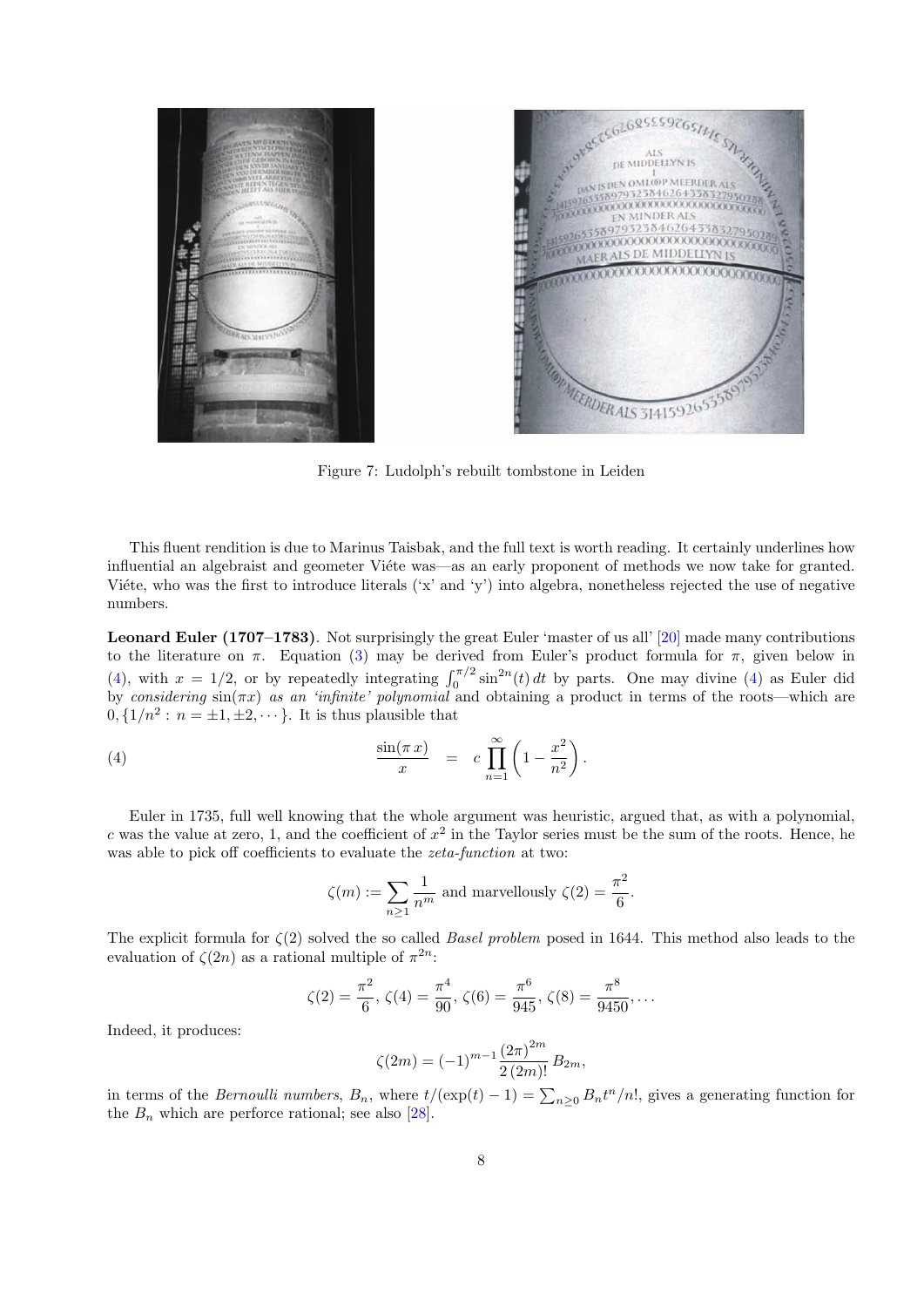Much less is known about odd integer values of *ζ*, though they are almost certainly not rational multiples of powers of π. More than two centuries later, in 1976 Roger Apéry, [9, p. 439], [15], showed  $\zeta(3)$  to be irrational, and we now also can prove that *at least one of*  $\zeta(5), \zeta(7), \zeta(9)$  or  $\zeta(11)$  is irrational, but we cannot guarantee which one. All positive integer values of *ζ* are strongly believed to be irrational. Though it is not relevant to our story, Euler's work on the zeta-function also lead ultimately to the celebrated Riemann hypothesis [14].

# **5 Pi's Adult Life with Calculus**

In the later 17th century, Newton and Leibniz founded the calculus, and this powerful tool was quickly exploited to find new formulae for *π*. One early calculus-based formula comes from the integral:

$$
\tan^{-1} x = \int_0^x \frac{dt}{1+t^2} = \int_0^x (1-t^2+t^4-t^6+\cdots) dt
$$
  
=  $x - \frac{x^3}{3} + \frac{x^5}{5} - \frac{x^7}{7} + \frac{x^9}{9} - \cdots$ 

Substituting *x* = 1 *formally* proves the well-known *Gregory-Leibniz formula* (1671–74)

(5) 
$$
\frac{\pi}{4} = 1 - \frac{1}{3} + \frac{1}{5} - \frac{1}{7} + \frac{1}{9} - \frac{1}{11} + \cdots
$$

James Gregory (1638–75) was the greatest of a large Scottish mathematical family. The point, *x* = 1, however, is on the boundary of the interval of convergence of the series. Justifying substitution requires a careful error estimate for the remainder or Lebesgue's monotone convergence theorem, but most introductory texts ignore the issue, as they do the issue of Figure 4. The arctan integral and series was known centuries earlier to the Kerala school: identified with Madhava (c. 1350 – c. 1425) of Sangamagrama near Kerala, India, who may well have computed 13 digits of  $\pi$  by methods similar to those described in the next section.

**A Curious Anomaly in the Gregory Series.** In 1988, it was observed that Gregory's series for *π*,

(6) 
$$
\pi = 4 \sum_{k=1}^{\infty} \frac{(-1)^{k+1}}{2k-1} = 4 \left( 1 - \frac{1}{3} + \frac{1}{5} - \frac{1}{7} + \frac{1}{9} - \frac{1}{11} + \cdots \right)
$$

when truncated to 5,000,000 terms, differs strangely from the true value of  $\pi$ :

#### 3.14159245358979323846464338327950278419716939938730582097494182 230781640 3.14159265358979323846264338327950288419716939937510582097494459 230781640...

2 -2 10 -122 2770

Values differ as expected from truncating an alternating series, in the seventh place—a "4" which should be a "6." But the next 13 digits are correct, and after another blip, for 12 digits. Of the first 46 digits, only four differ from the corresponding digits of  $\pi$ . Further, the "error" digits seemingly occur with a period of 14, as shown above. Such anomalous behavior begs for explanation. A great place to start is by using Neil Sloane's Internetbased integer sequence recognition tool, available at www.research.att.com/~njas/sequences. This tool has no difficulty recognizing the sequence of errors as twice *Euler numbers*. Even Euler numbers are generated by  $\sec x = \sum_{k=0}^{\infty} (-1)^k E_{2k} x^{2k} / (2k)!$ . The first few are 1, -1, 5, -61, 1385, -50521, 2702765. This discovery led to the following asymptotic expansion:

(7) 
$$
\frac{\pi}{2} - 2 \sum_{k=1}^{N/2} \frac{(-1)^{k+1}}{2k-1} \approx \sum_{m=0}^{\infty} \frac{E_{2m}}{N^{2m+1}}.
$$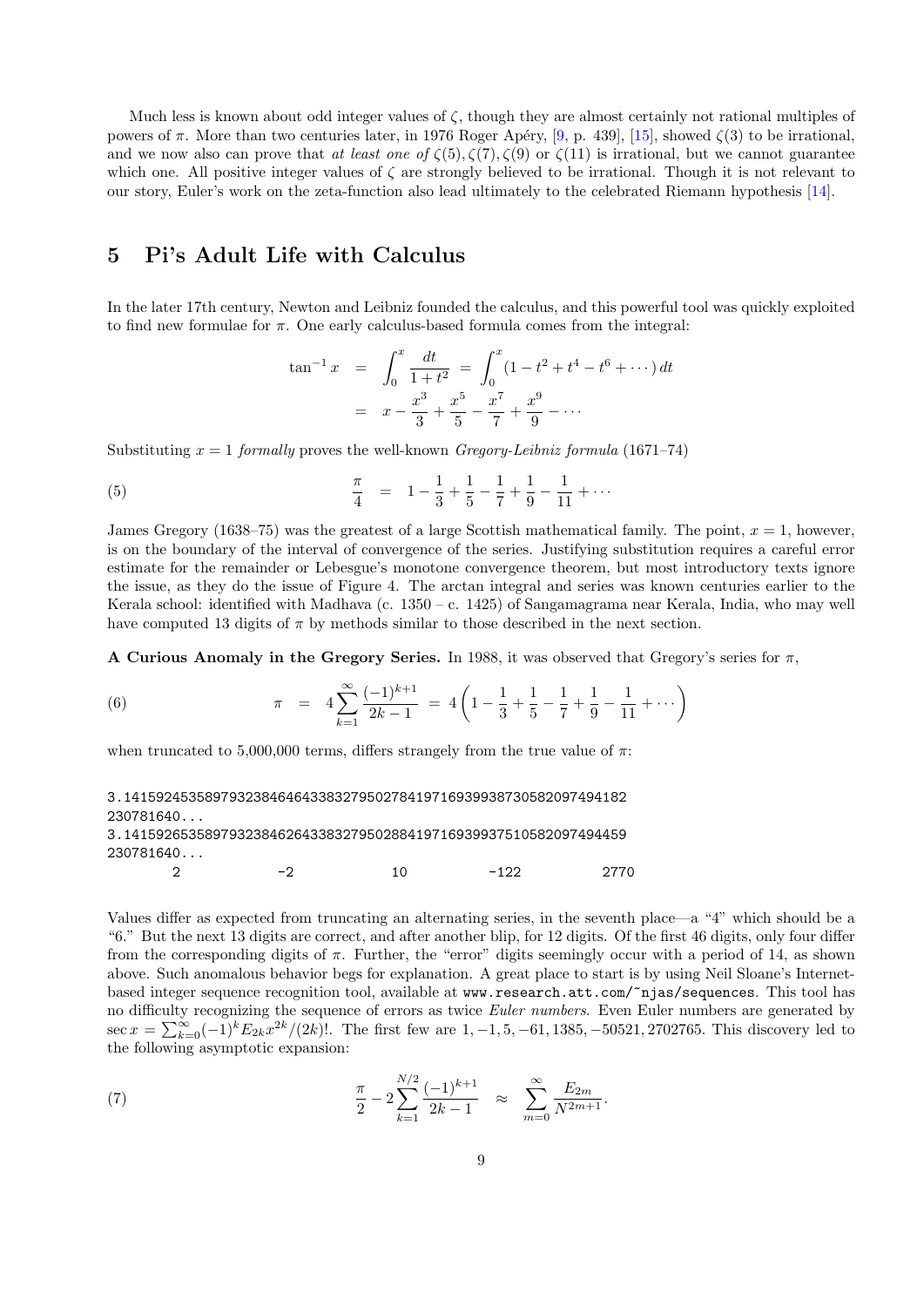| Name                       | Year | Correct Digits |
|----------------------------|------|----------------|
| Sharp (and Halley)         | 1699 | 71             |
| Machin                     | 1706 | 100            |
| Strassnitzky and Dase      | 1844 | <b>200</b>     |
| Rutherford                 | 1853 | 440            |
| Shanks                     | 1874 | (707) 527      |
| Ferguson (Calculator)      | 1947 | 808            |
| Reitwiesner et al. (ENIAC) | 1949 | 2,037          |
| Genuys                     | 1958 | 10,000         |
| Shanks and Wrench          | 1961 | 100,265        |
| Guilloud and Bouyer        | 1973 | 1,001,250      |

Figure 8: Calculus  $\pi$  Calculations

Now the genesis of the anomaly is clear: by chance the series had been truncated at 5,000,000 terms—exactly one-half of a fairly large power of ten. Indeed, setting  $N = 10,000,000$  in Equation (7) shows that the first hundred or so digits of the truncated series value are small perturbations of the correct decimal expansion for *π*. And the asymptotic expansions show up on the computer screen, as we observed above.

On a hexadecimal computer with  $N = 16<sup>7</sup>$  the corresponding strings and hex-errors are:

| 3.243F6A8885A308D313198A2E03707344A4093822299F31D0082EFA98EC4E6C8 |      |   |     |      |
|-------------------------------------------------------------------|------|---|-----|------|
| 9452821F                                                          |      |   |     |      |
| 3.243F6A6885A308D31319AA2E03707344A3693822299F31D7A82EFA98EC4DBF6 |      |   |     |      |
| 9452821F                                                          |      |   |     |      |
|                                                                   | $-2$ | Δ | –74 | 24D2 |

with the first being the correct value of *π*. (In hexadecimal or *hex* one uses 'A,B, *. . .*, F' to write 10 through 15 as single 'hex-digits'.) Similar phenomena occur for other constants. (See [9].) Also, knowing the errors means we can correct them and use (7) to make Gregory's formula computationally tractable, notwithstanding the following discussion of complexity!

## **6 Calculus Era** *π* **Calculations**

Used naively, the beautiful formula  $(5)$  is computationally useless—so slow that hundreds of terms are needed to compute two digits. Sharp, under the direction of Halley<sup>4</sup>, (see Figure 8) actually used tan<sup>-1</sup>(1/√3) which is geometrically convergent. Moreover, Euler's (1738) trigonometric identity

(8) 
$$
\tan^{-1}(1) = \tan^{-1}\left(\frac{1}{2}\right) + \tan^{-1}\left(\frac{1}{3}\right)
$$

produces the geometrically convergent rational series

(9) 
$$
\frac{\pi}{4} = \frac{1}{2} - \frac{1}{3 \cdot 2^3} + \frac{1}{5 \cdot 2^5} - \frac{1}{7 \cdot 2^7} + \dots + \frac{1}{3} - \frac{1}{3 \cdot 3^3} + \frac{1}{5 \cdot 3^5} - \frac{1}{7 \cdot 3^7} + \dots
$$

An even faster formula, found earlier by John Machin, lies similarly in the identity

(10) 
$$
\frac{\pi}{4} = 4 \tan^{-1} \left( \frac{1}{5} \right) - \tan^{-1} \left( \frac{1}{239} \right).
$$

<sup>4</sup>The astronomer and mathematician who largely built the Greenwich Observatory and after whom the comet is named.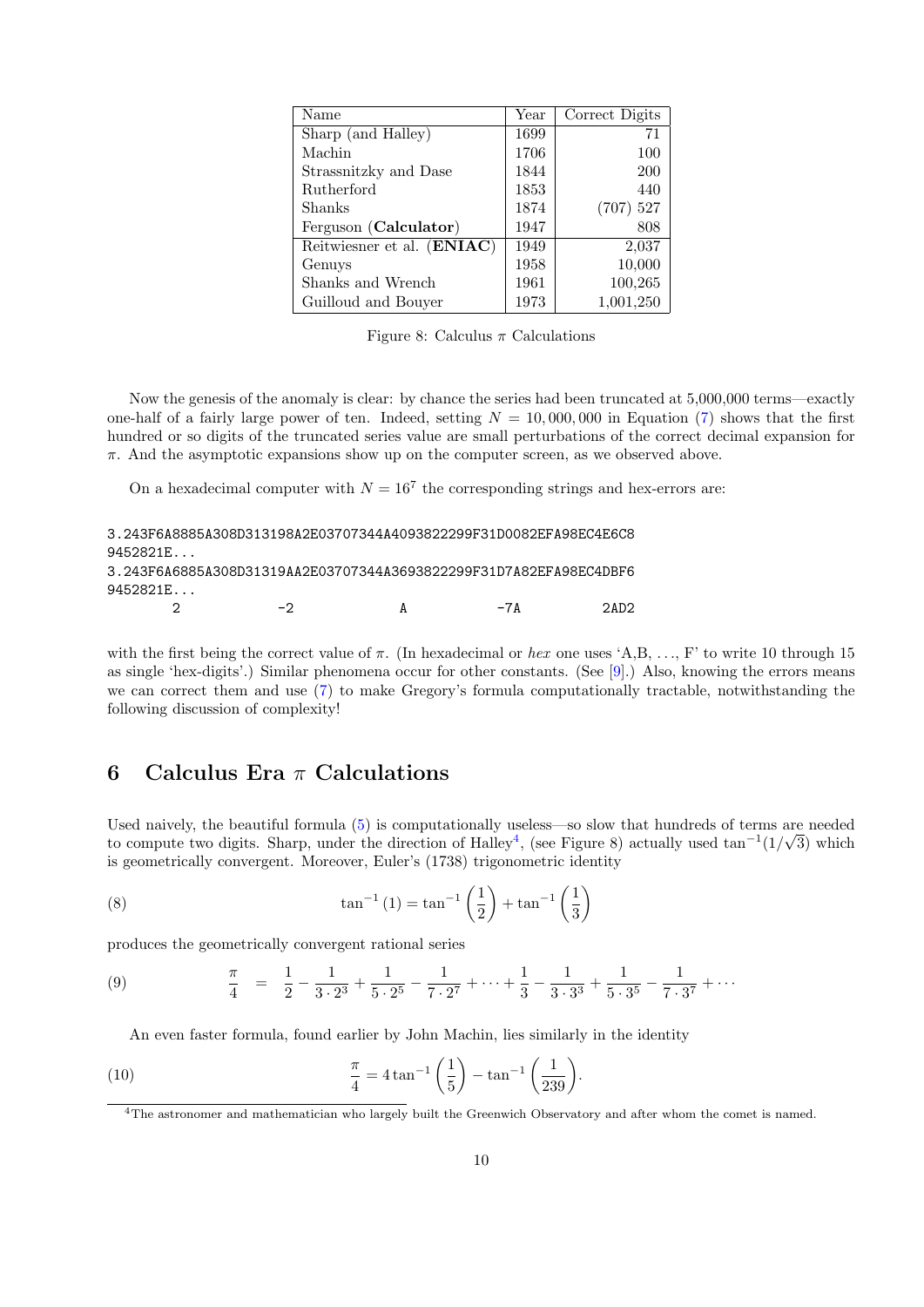

Figure 9: Newton's method of computing Pi: "*I am ashamed to tell you to how many figures I carried these computations, having no other business at the time.*" Issac Newton, 1666.

This was used in numerous computations of  $\pi$ , given in Figure 8, starting in 1706 and culminating with Shanks' famous computation of *π* to 707 decimal digits accuracy in 1873 (although it was *found in 1945 to be wrong* after the 527-th decimal place, by Ferguson, during the last adding machine-assisted pre-computer  $computations<sup>5</sup>$ ).

**Newton's arcsin computation.** Newton discovered a different more effective—actually a disguised arcsin formula. He considering the area *A* of the left-most region shown in Figure 9. Now, *A* is the integral

(11) 
$$
A = \int_0^{1/4} \sqrt{x - x^2} dx.
$$

Also, *A* is the area of the circular sector,  $\pi/24$ , less the area of the triangle,  $\sqrt{3}/32$ . Newton used his newly developed *binomial theorem* in (11):

$$
A = \int_0^{\frac{1}{4}} x^{1/2} (1-x)^{1/2} dx = \int_0^{\frac{1}{4}} x^{1/2} \left(1 - \frac{x}{2} - \frac{x^2}{8} - \frac{x^3}{16} - \frac{5x^4}{128} - \cdots \right) dx
$$
  
= 
$$
\int_0^{\frac{1}{4}} \left( x^{1/2} - \frac{x^{3/2}}{2} - \frac{x^{5/2}}{8} - \frac{x^{7/2}}{16} - \frac{5x^{9/2}}{128} \cdots \right) dx
$$

Integrate term-by-term and combining the above produces

$$
\pi = \frac{3\sqrt{3}}{4} + 24\left(\frac{1}{3\cdot 8} - \frac{1}{5\cdot 32} - \frac{1}{7\cdot 128} - \frac{1}{9\cdot 512} \cdots\right).
$$

Newton used this formula to compute 15 digits of *π*. As noted, he later 'apologized' for "having no other business at the time." (1665-1666 was the year of the great plague which closed Cambridge, and of the great fire of London of September 1666.). It was also directly after Newton's *Annus mirabilis* that led ultimately to his *Principia*.) A standard chronology ([26] and [9, p. 294]) says *"Newton significantly never gave a value for π.*" *Caveat emptor*, all users of secondary sources.

**The Viennese** *computer*. Until quite recently—around 1950—a computer was a person. As a teenager, this computer, one Johan Zacharias Dase (1824–1861), would demonstrate his extraordinary computational skill by, for example, multiplying

#### 79532853 *×* 93758479 = 7456879327810587

<sup>5</sup>This must be some sort a record for the length of time needed to detect a mathematical error.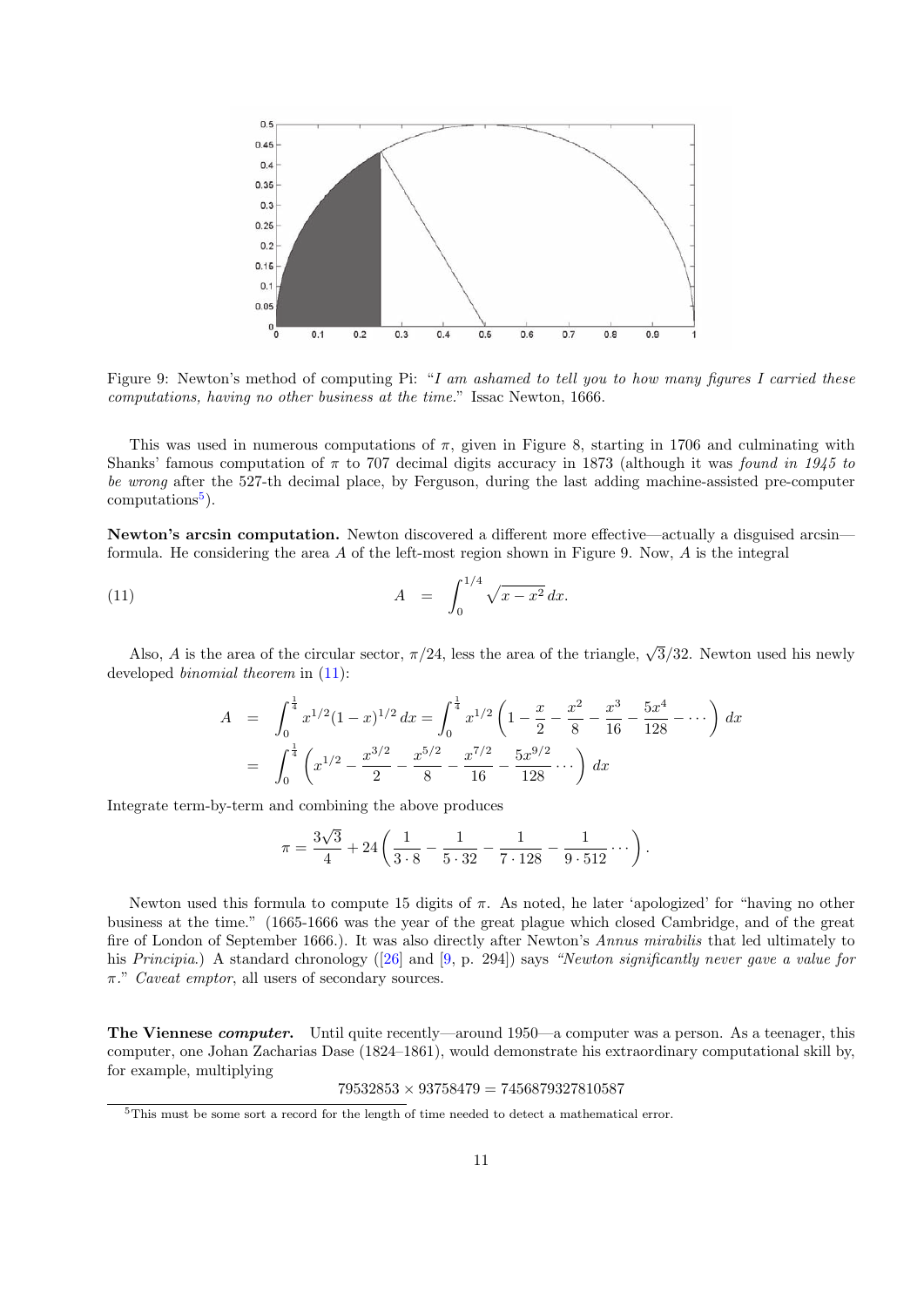in 54 seconds; two 20-digit numbers in six minutes; two 40-digit numbers in 40 minutes; two 100-digit numbers in 8 hours and 45 minutes. In 1844, after being shown

$$
\frac{\pi}{4} = \tan^{-1}\left(\frac{1}{2}\right) + \tan^{-1}\left(\frac{1}{5}\right) + \tan^{-1}\left(\frac{1}{8}\right)
$$

he calculated *π* to 200 places *in his head* in two months, completing correctly—to my mind—the greatest mental computation ever. Dase later calculated a seven-digit logarithm table, and extended a table of integer factorizations to 10,000,000. On Gauss's recommendation Dase was hired to assist this project, but Dase died not long afterwards in 1861 by which time Gauss himself already was dead.

An amusing *Machin-type identity*—meaning an equation that expresses *π* as a linear combination of arctan's—due to the Oxford logician Charles Dodgson is

$$
\tan^{-1}\left(\frac{1}{p}\right) = \tan^{-1}\left(\frac{1}{p+q}\right) + \tan^{-1}\left(\frac{1}{p+r}\right),\,
$$

valid whenever  $1 + p^2$  factors as qr. Dodgson is much better known as Lewis Carroll, the author of *Alice in Wonderland.*

#### **7 The Irrationality and Transcendence of** *π*

One motivation for computations of  $\pi$  was very much in the spirit of modern experimental mathematics: to see if the decimal expansion of  $\pi$  repeats, which would mean that  $\pi$  is the ratio of two integers (i.e., rational), or to recognize  $\pi$  as *algebraic*—the root of a polynomial with integer coefficients—and later to look at digit distribution. The question of the *rationality of*  $\pi$  was settled in the late 1700s, when Lambert and Legendre proved (using continued fractions) that the constant is irrational.

The question of whether *π* was algebraic was settled in 1882, when Lindemann proved that *π is transcendental*. Lindemann's proof also settled, once and for all, the ancient Greek question of whether the circle could be squared with straight-edge and compass. It cannot be, because numbers that are the lengths of lines that can be constructed using ruler and compasses (often called *constructible numbers*) are necessarily algebraic, and squaring the circle is equivalent to constructing the value *π*. The classical Athenian playwright Aristophanes already 'knew' this and perhaps derided 'circle-squarers' (*τετ ραγωσιειν*) in his play *The Birds* of 414 BCE. Likewise, the French Academy had stopped accepting proofs of the three great constructions of antiquity—squaring the circle, doubling the cube and trisecting the angle—centuries before it was proven impossible.

We next give, *in extenso*, Ivan Niven's 1947 short proof of the irrationality of *π*. It well illustrates the ingredients of more difficult later proofs of irrationality of other constants, and indeed of Lindemann's proof of the transcendence of *π* building on Hermite's 1873 proof of the transcendence of *e*.

#### **8 A Proof that** *π* **is Irrational**

**Proof.** Let  $\pi = a/b$ , the quotient of positive integers. We define the polynomials

$$
f(x) = \frac{x^n (a - bx)^n}{n!}
$$

$$
F(x) = f(x) - f^{(2)}(x) + f^{(4)}(x) - \dots + (-1)^n f^{(2n)}(x)
$$

*the positive integer being specified later. Since*  $n! f(x)$  *has integral coefficients and terms in*  $x$  *of degree not less than n*,  $f(x)$  *and its derivatives*  $f^{(j)}(x)$  *have integral values for*  $x = 0$ *; also for*  $x = \pi = a/b$ *, since*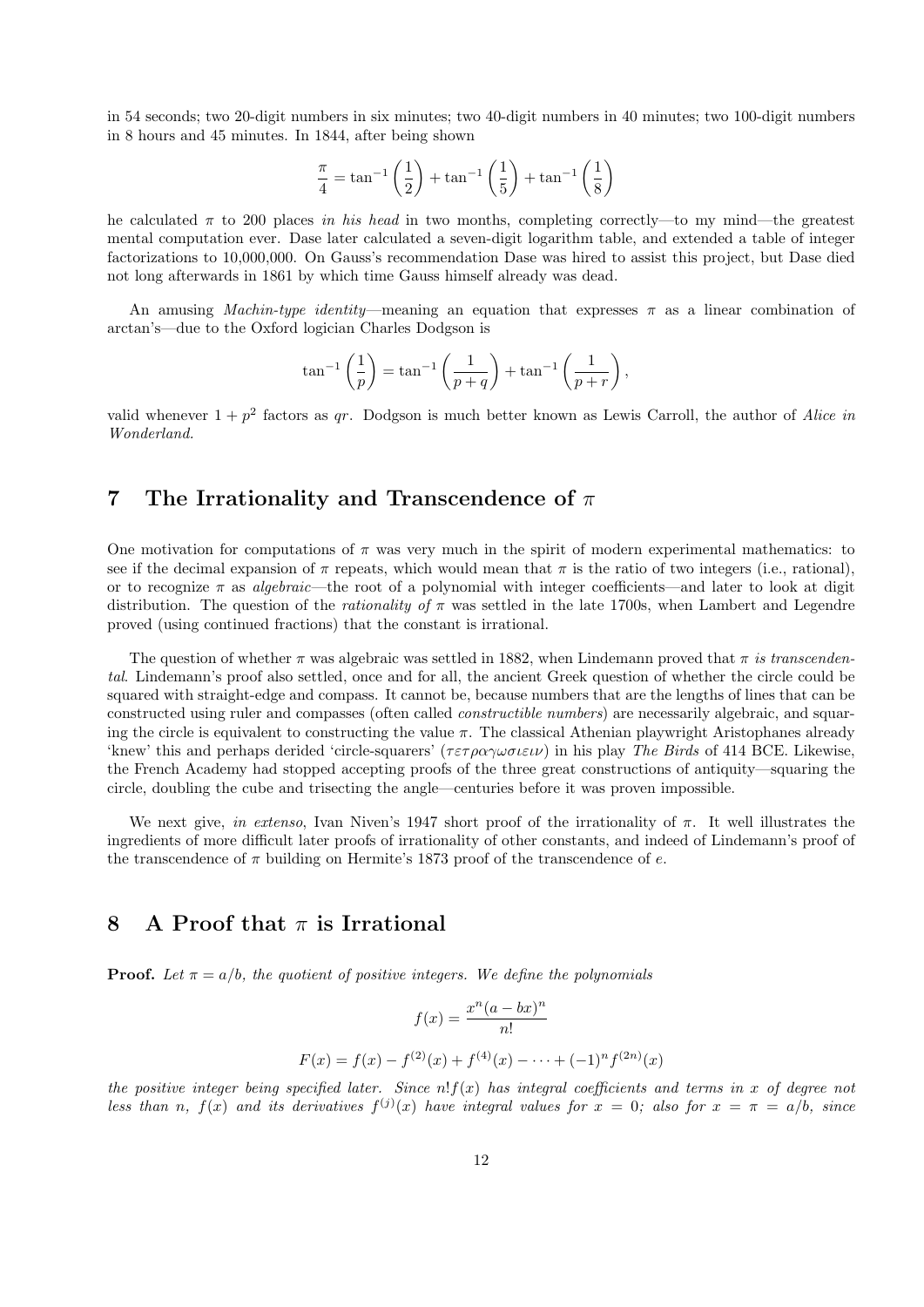$f(x) = f(a/b - x)$ *. By elementary calculus we have* 

$$
\frac{d}{dx}\left\{F'(x)\sin x - F(x)\cos x\right\} = F''(x)\sin x + F(x)\sin x = f(x)\sin x
$$

*and*

(12) 
$$
\int_0^{\pi} f(x) \sin x \, dx = [F'(x) \sin x - F(x) \cos x]_0^{\pi}
$$

$$
= F(\pi) + F(0).
$$

*Now*  $F(\pi) + F(0)$  *is an integer, since*  $f^{(j)}(0)$  *and*  $f^{(j)}(\pi)$  *are integers. But for*  $0 < x < \pi$ ,

$$
0 < f(x) \sin x < \frac{\pi^n a^n}{n!},
$$

*so that the integral in (12) is* positive but arbitrarily small *for n sufficiently large. Thus (12) is false, and so is our assumption that π is rational.* **QED**

**Irrationality measures.** We end this section by touching on the matter of *measures of irrationality*. The infimum  $\mu(\alpha)$  of those  $\mu > 0$  for which

$$
\left|\alpha-\frac{p}{q}\right|\geq \frac{1}{q^\mu}
$$

for all integers  $p, q$  with sufficiently large  $q$ , is called the *Liouville-Roth constant* for  $\alpha$  and we say that we have an irrationality measure for  $\alpha$  if  $\mu(\alpha) < \infty$ .

Irrationality measures are difficult. Roth's theorem, [15], implies that  $\mu(\alpha) = 2$  for all algebraic irrationals, as is the case for almost all reals. Clearly,  $\mu(\alpha) = 1$  for rational  $\alpha$  and  $\mu(\alpha) = \infty$  if and only if  $\alpha$  is a so-called *Liouville number* such as  $\sum 1/10^{n}$ . It is known that  $\mu(e) = 2$  while in 1993 Hata showed that  $\mu(\pi) \leq 8.02$ . Similarly, it is known that  $\mu(\zeta(2)) \leq 5.45, \mu(\zeta(3)) \leq 4.8$  and  $\mu(\log 2) \leq 3.9$ .

A consequence of the existence of an irrationality measure  $\mu$  for  $\pi$ , is the ability to estimate quantities such as  $\limsup |\sin(n)|^{1/n} = 1$  for integer *n*, since for large integer *m* and *n* with  $m/n \to \pi$ , we have eventually

$$
|\sin(n)| = |\sin(m\pi) - \sin(n)| \ge \frac{1}{2} |m\pi - n| \ge \frac{1}{2m^{\mu-1}}.
$$

Related matters are discussed at more length in [2].

## **9** *π* **in the Digital Age**

With the substantial development of computer technology in the 1950s,  $\pi$  was computed to thousands and then millions of digits. These computations were greatly facilitated by the discovery soon after of advanced algorithms for the underlying high-precision arithmetic operations. For example, in 1965 it was found that the newly-discovered *fast Fourier transform* (FFT) [15, 14] could be used to perform high-precision multiplications *√* much more rapidly than conventional schemes. Such methods (e.g., for  $\div$ ,  $\sqrt{x}$  see [15, 16, 14]) dramatically lowered the time required for computing *π* and other constants to high precision. We are now able to compute algebraic values of algebraic functions essentially as fast as we can multiply,  $O_B(M(N))$ , where  $M(N)$  is the cost of multiplication and *O<sup>B</sup>* counts 'bits' or 'flops'. To convert this into practice: a state-of-the-art processor in 2010, such as the latest AMD Opteron, which runs at 2.4 GHz and has four floating-point cores, each of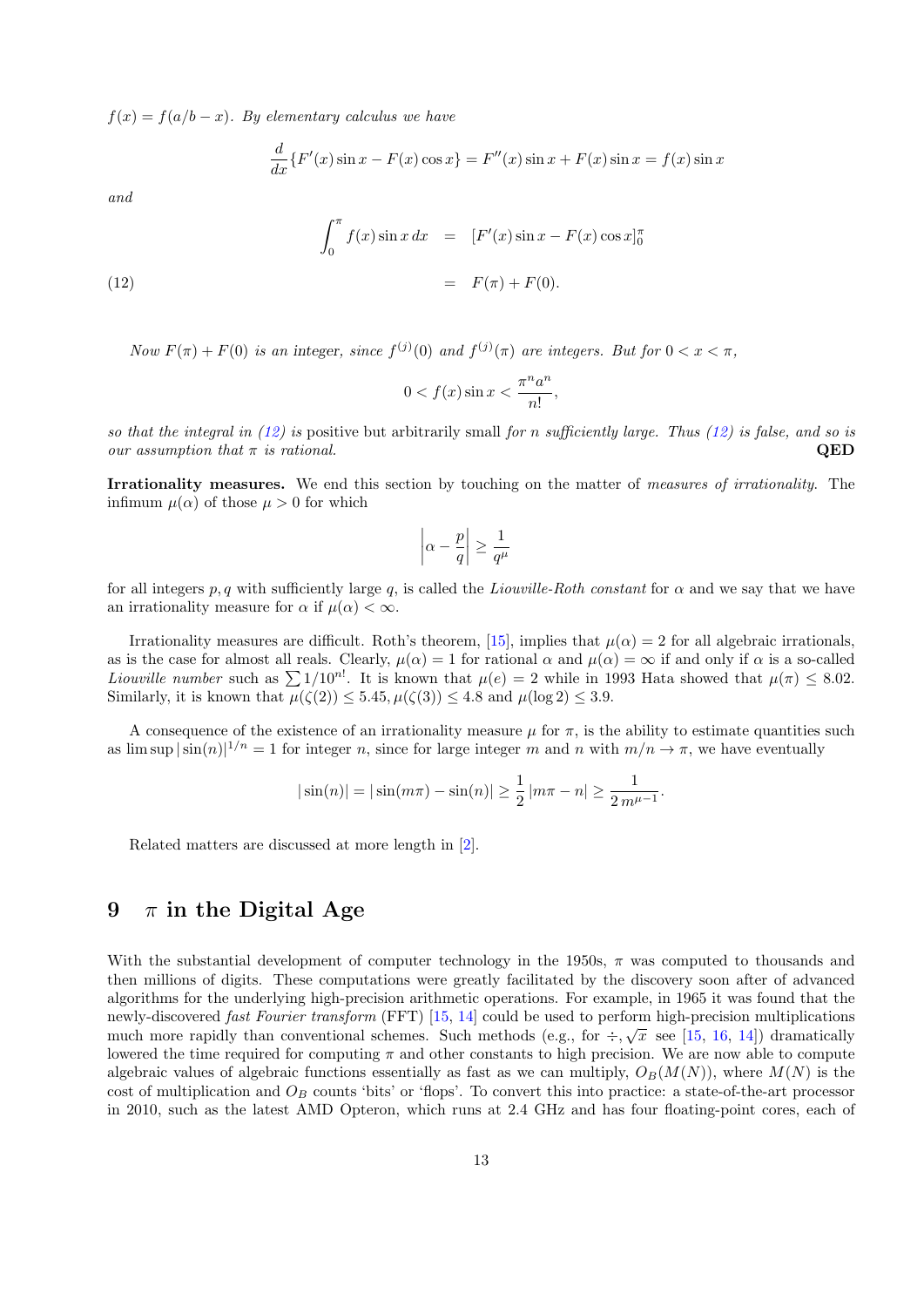which can do two 64-bit floating-point operations per second, can produce a total of 9.6 billion floating-point operations per second.

In spite of these advances, into the 1970s all computer evaluations of  $\pi$  still employed classical formulae, usually of Machin-type, see Figure 8. We will see below methods that can compute N digits of  $\pi$  with time complexity  $O_B(M(N))$  log  $O_B(M(N))$ . Proving that the log term is unavoidable, as seems likely, would yield an algorithmic proof—quite different from current proofs—that  $\pi$  is not algebraic. Such a proof would be a significant contribution to number theory and complexity theory.

**Electronic Numerical Integrator and Calculator.** The first computer calculation of *π* was performed on ENIAC—a behemoth with a tiny brain from today's vantage point. The ENIAC was built in Aberdeen, Maryland by the US Army:

**Size/weight.** ENIAC had 18,000 vacuum tubes, 6,000 switches, 10,000 capacitors, 70,000 resistors, 1,500 relays, was 10 feet tall, occupied 1,800 square feet and weighed 30 tons.

**Speed/memory.** A, now aged, 1.5GHz Pentium does 3 million adds/sec. ENIAC did 5,000, three orders faster than earlier machines. The first stored-memory computer, ENIAC stored 200 digits. **Input/output.** Data flowed from one accumulator to the next, and after each accumulator finished a calculation, it communicated its results to the next in line. The accumulators were connected to each other manually. The 1949 computation of  $\pi$  to 2,037 places on ENIAC took 70 hours in which output had to be constantly reintroduced as input.

A fascinating description of the ENIAC's technological and commercial travails is to be found in [25]. Note that ENIAC as a child of the 1940's was called a 'calculator' not a computer.

**Ballantine's (1939) Series for** *π***.** Another formula of Euler for arccot is

$$
x \sum_{n=0}^{\infty} \frac{(n!)^2 4^n}{(2n+1)!(x^2+1)^{n+1}} = \arctan\left(\frac{1}{x}\right).
$$

This, intriguingly and usefully, allowed Guilloud and Boyer to reexpress the formula, used by them in 1973 to compute a million digits of  $\pi$ , viz,  $\pi/4 = 12 \arctan(1/18) + 8 \arctan(1/57) - 5 \arctan(1/239)$  in the efficient form

$$
\pi = 864 \sum_{n=0}^{\infty} \frac{(n!)^2 4^n}{(2 n + 1)! 325^{n+1}} + 1824 \sum_{n=0}^{\infty} \frac{(n!)^2 4^n}{(2 n + 1)! 3250^{n+1}} - 20 \arctan\left(\frac{1}{239}\right),
$$

where the terms of the second series are now just decimal shifts of the first.

**Ramanujan-type elliptic series.** Truly new types of infinite series formulae, based on elliptic integral approximations, were discovered around 1910 by Srinivasa Ramanujan (1887–1920) (shown in Figure 10) but were not well known (nor fully proven) until quite recently when his writings were fully decoded and widely published. They are based on elliptic functions and are described at length in [9, 15, 14].

G.N. Watson (see [14]) elegantly describes his feelings on viewing formulae of Ramanujan, such as (13) below:

*"... a thrill which is indistinguishable from the thrill which I feel when I enter the Sagrestia Nuova of the Cappella Medici and see before me the austere beauty of the four statues representing 'Day', 'Night', 'Evening', and 'Dawn' which Michelangelo has set over the tomb of Giuliano de'Medici and Lorenzo de'Medici"*

One of these series is the remarkable:

(13) 
$$
\frac{1}{\pi} = \frac{2\sqrt{2}}{9801} \sum_{k=0}^{\infty} \frac{(4k)!(1103+26390k)}{(k!)^4 396^{4k}}.
$$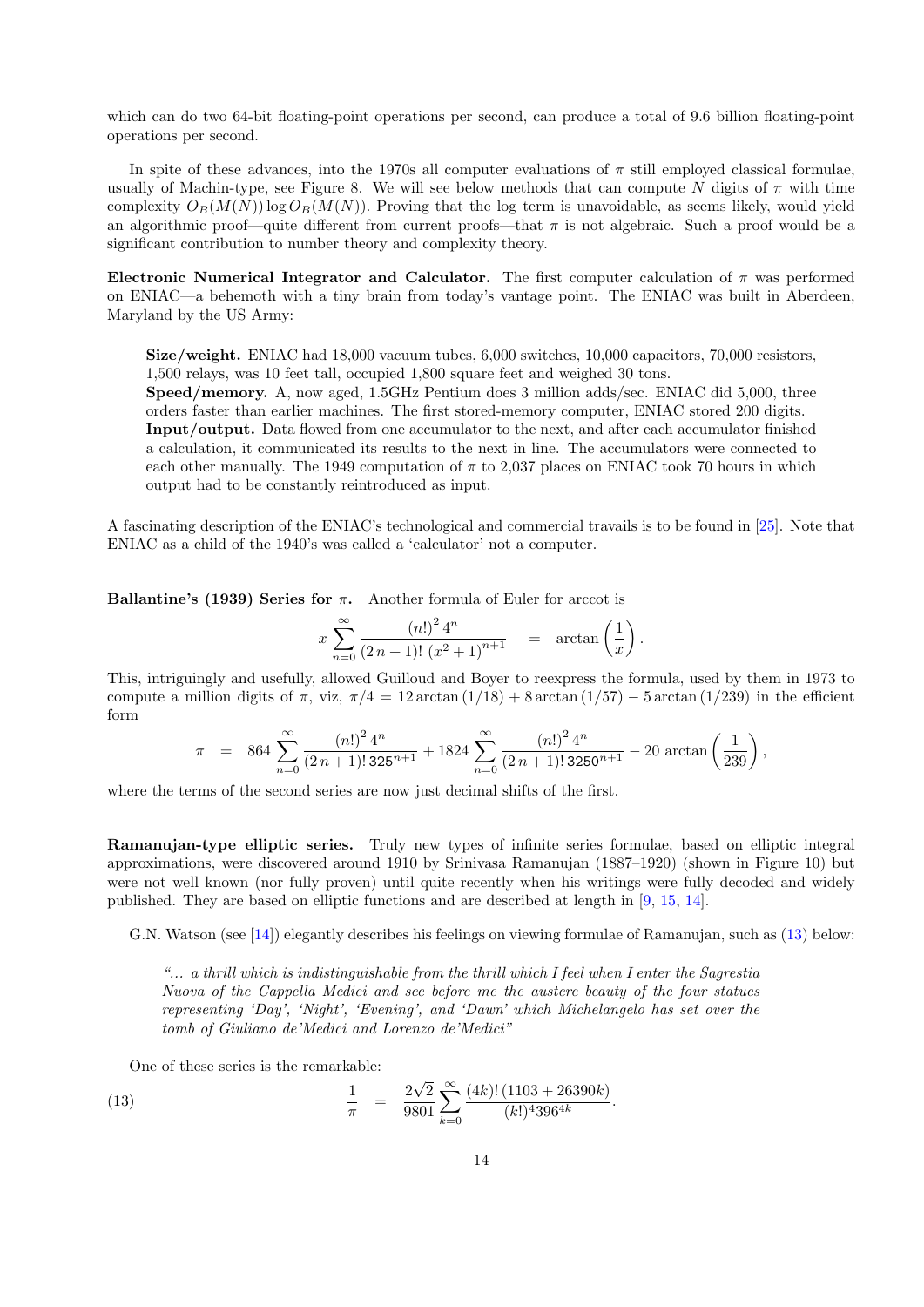

Figure 10: Ramanujan's seventy-fifth birthday stamp (courtesy Naomi Borwein-Yao

Each term of this series produces an additional *eight* correct digits in the result. When Gosper used this formula to compute 17 million digits of  $\pi$  in 1985, and it agreed to many millions of places with the prior estimates, *this concluded the first proof* of (13). As described in [17], this computation can be shown to be exact enough to constitute a bona fide proof ! Actually, Gosper first computed the simple continued fraction for  $\pi$ , hoping to discover some new things in its expansion, but found none. At the time of writing 500 million terms of the continued fraction for *π* have been computed by Neil Bickford (a teenager) without shedding light on whether the sequence is unbounded (see [1]).

At about the same time, David and Gregory Chudnovsky found the following rational variation of Ramanujan's formula. Amazingly one can show that it exists because *<sup>√</sup> −*163 corresponds to an imaginary quadratic field with class number one:

(14) 
$$
\frac{1}{\pi} = 12 \sum_{k=0}^{\infty} \frac{(-1)^k (6k)! (13591409 + 545140134k)}{(3k)! (k!)^3 640320^{3k+3/2}}
$$

Each term of this series produces an additional 14 correct digits. The Chudnovskys, shown in Figure 14, implemented this formula using a clever scheme that enabled them to use the results of an initial level of precision to extend the calculation to even higher precision. They used this in several large calculations of  $\pi$ , culminating with a **then record computation** of over four billion decimal digits in 1994. Their remarkable story was told compellingly by Richard Preston in a prizewinning *New Yorker* article "The Mountains of Pi" (March 2, 1992).

While the Ramanujan and Chudnovsky series are in practice considerably more efficient than classical formulae, they share the property that the number of terms needed increases linearly with the number of digits desired: *if you want to compute twice as many digits of π, you must evaluate twice as many terms* of the series.

Relatedly, the Ramanujan-type series

(15) 
$$
\frac{1}{\pi} = \sum_{n=0}^{\infty} \left( \frac{\binom{2n}{n}}{16^n} \right)^3 \frac{42 n + 5}{16}
$$

allows one to compute the billionth binary digit of  $1/\pi$ , or the like, *without computing the first half* of the series, and is a foretaste of our later discussion of Borwein-Bailey-Plouffe (or BBP) formulae.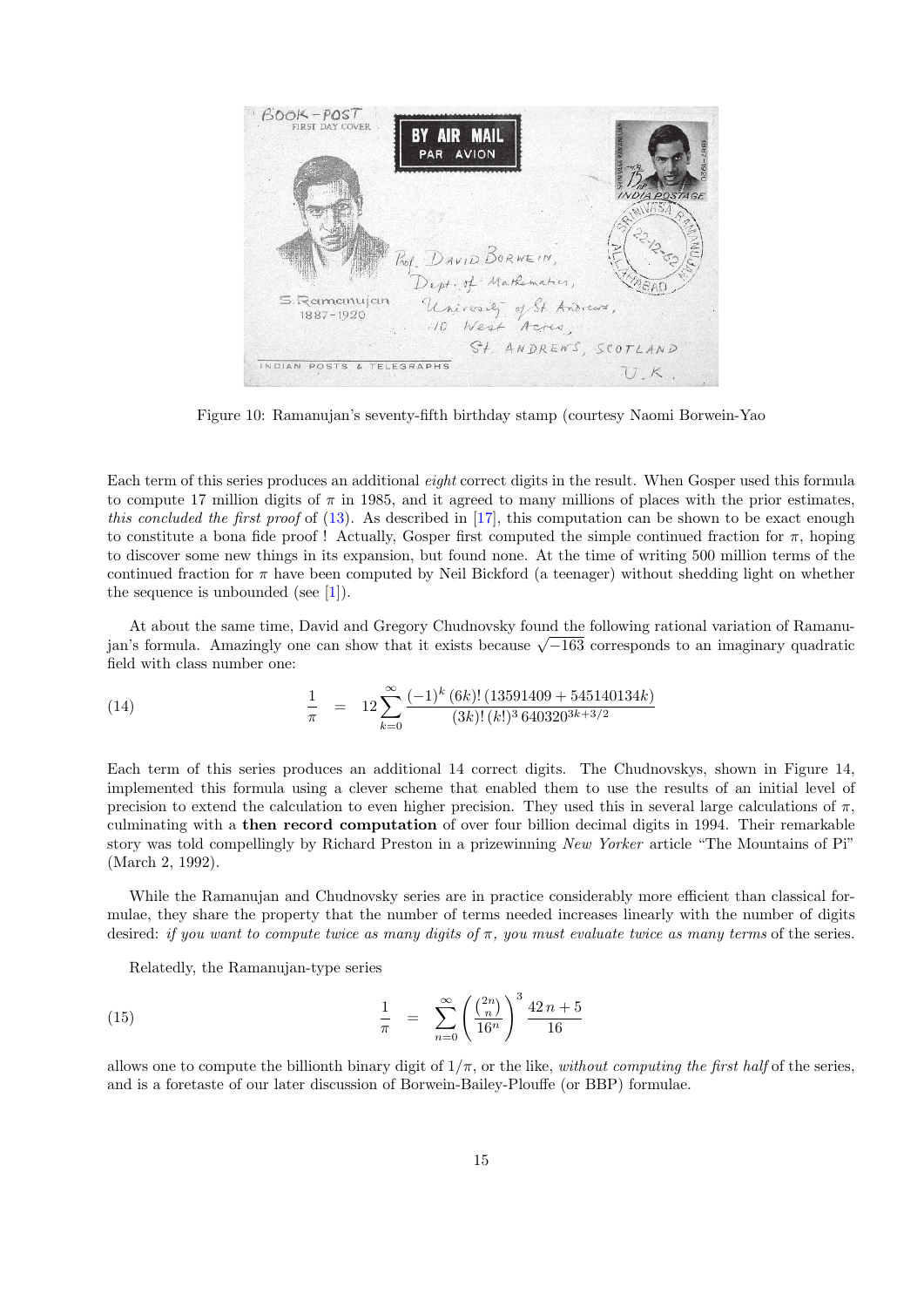| Name                  | Year        | Correct Digits    |
|-----------------------|-------------|-------------------|
| Miyoshi and Kanada    | 1981        | 2,000,036         |
| Kanada-Yoshino-Tamura | 1982        | 16,777,206        |
| Gosper                | 1985        | 17,526,200        |
| Bailey                | Jan. 1986   | 29,360,111        |
| Kanada and Tamura     | Sep. 1986   | 33,554,414        |
| Kanada and Tamura     | Oct. 1986   | 67,108,839        |
| Kanada et. al         | Jan. 1987   | 134,217,700       |
| Kanada and Tamura     | Jan. 1988   | 201,326,551       |
| Chudnovskys           | May 1989    | 480,000,000       |
| Kanada and Tamura     | Jul. 1989   | 536,870,898       |
| Kanada and Tamura     | Nov. 1989   | 1,073,741,799     |
| Chudnovskys           | Aug. 1991   | 2,260,000,000     |
| Chudnovskys           | May 1994    | 4,044,000,000     |
| Kanada and Takahashi  | Oct. 1995   | 6,442,450,938     |
| Kanada and Takahashi  | Jul. 1997   | 51,539,600,000    |
| Kanada and Takahashi  | Sep. 1999   | 206,158,430,000   |
| Kanada-Ushiro-Kuroda  | Dec. 2002   | 1,241,100,000,000 |
| Takahashi             | Jan. 2009   | 1,649,000,000,000 |
| Takahashi             | April. 2009 | 2,576,980,377,524 |
| Bellard               | Dec. 2009   | 2,699,999,990,000 |

Figure 11: Post-calculus *π* Calculations

#### **10 Reduced Operational Complexity Algorithms**

In 1976, Eugene Salamin and Richard Brent independently discovered a *reduced complexity* algorithm for *π*. It is based on the **arithmetic-geometric mean iteration** (AGM) and some other ideas due to Gauss and Legendre around 1800, although neither Gauss, nor many after him, ever directly saw the connection to effectively computing *π*.

**Quadratic Algorithm (Salamin-Brent).** Set  $a_0 = 1$ ,  $b_0 = 1/\sqrt{2}$  and  $s_0 = 1/2$ . Calculate

(16) 
$$
a_k = \frac{a_{k-1} + b_{k-1}}{2} \qquad \text{(Arithmetic)} \qquad b_k = \sqrt{a_{k-1}b_{k-1}} \qquad \text{(Geometric)}
$$

(17) 
$$
c_k = a_k^2 - b_k^2, \qquad s_k = s_{k-1} - 2^k c_k \quad \text{and compute} \quad p_k = \frac{2a_k^2}{s_k}.
$$

Then  $p_k$  converges *quadratically* to  $\pi$ . Note the similarity between the arithmetic-geometric mean iteration (16), (which for general initial values converges quickly to a non-elementary limit) and the out-of-kilter harmonicgeometric mean iteration (2) (which in general converges slowly to an elementary limit), and which is an arithmetic-geometric iteration in the reciprocals (see [15]).

Each iteration of the algorithm *doubles* the correct digits. Successive iterations produce 1*,* 4*,* 9*,* 20*,* 42*,* 85*,* 173*,* 347 and 697 good decimal digits of  $\pi$ , and takes log N operations for N digits. Twenty-five iterations computes  $\pi$ to over 45 million decimal digit accuracy. A disadvantage is that each of these iterations must be performed to the precision of the final result. In 1985, my brother Peter and I discovered families of algorithms of this type. For example, here is a genuinely third-order iteration<sup>6</sup>:

<sup>6</sup>A fourth-order iteration might be a compound of two second-order ones; this third order one can not be so decomposed.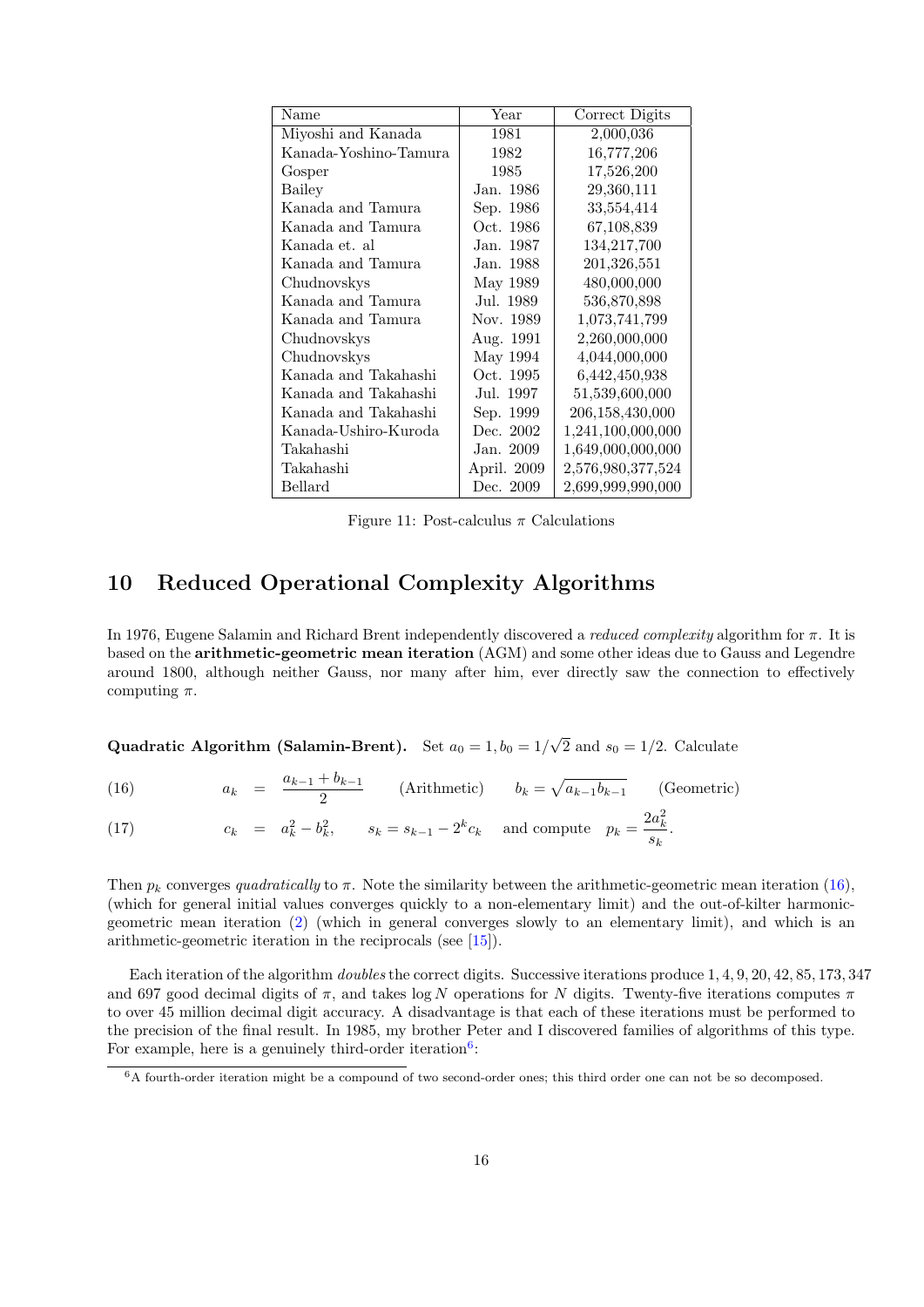**Cubic Algorithm.** Set  $a_0 = 1/3$  and  $s_0 = (\sqrt{3} - 1)/2$ . Iterate

$$
r_{k+1} = \frac{3}{1 + 2(1 - s_k^3)^{1/3}},
$$
  $s_{k+1} = \frac{r_{k+1} - 1}{2}$  and  $a_{k+1} = r_{k+1}^2 a_k - 3^k (r_{k+1}^2 - 1).$ 

Then  $1/a_k$  *converges cubically* to  $\pi$ . Each iteration *triples* the number of correct digits.

**Quartic Algorithm.** Set  $a_0 = 6 - 4\sqrt{2}$  and  $y_0 = \sqrt{2} - 1$ . Iterate

$$
y_{k+1} = \frac{1 - (1 - y_k^4)^{1/4}}{1 + (1 - y_k^4)^{1/4}} \quad \text{and} \quad a_{k+1} = a_k (1 + y_{k+1})^4 - 2^{2k+3} y_{k+1} (1 + y_{k+1} + y_{k+1}^2).
$$

Then  $1/a_k$  *converges quartically* to  $\pi$ . Note that only the power of 2 or 3 used in  $a_k$  depends on k.

Let us take an interlude and discuss:

**'Piems' or pi-mnemonics.** *Piems* are mnemonics in which the length of each word is the corresponding digit of  $\pi$ . Punctuation is ignored. A better piem is both longer and better poetry.

# **Mnemonics for** *π "Now I, even I, would celebrate In rhyme inapt, the great Immortal Syracusan, rivaled nevermore, Who in his wondrous lore, Passed on before Left men for guidance How to circles mensurate." (30) "How I want a drink, alcoholic of course, after the heavy lectures involving quantum mechanics." (15) "See I have a rhyme assisting my feeble brain its tasks ofttimes resisting." (13)*

There are many more and much longer mnemonics than the famous examples given in the inset box—see [9, p. 405, p.560, p. 659] for a fine selection. Indeed, there is whole cottage industry around the matter, http://www.huffingtonpost.com/jonathan-m-borwein/pi-day\_b\_1341569.html?ref=science.

**Philosophy of mathematics.** In 1997 the first occurrence of the sequence 0123456789 was found (later than expected heuristically) in the decimal expansion of *π* starting at the 17*,* 387*,* 594*,* 880-th digit after the decimal point. In consequence the status of several famous *intuitionistic examples* due to Brouwer and Heyting has changed. These challenge the *principle of the excluded middle*—either a predicate holds or it does not— and involve classically well-defined objects that for an intuitionist are ill-founded until one can determine when or if the sequence occurred (see [12]).

For example, consider the sequence which is '0' except for a '1' in the first place where 0123456789 first begins to appear in order if it ever occurs. Did it converge when first used by Brouwer as an example? Does it now? Was it then and is it now well defined? Classically it always was and converged to '0'. But, until the computation was done any argument about its convergence relied on the *principle of the excluded middle* which intuitionists reject. Intuitionistically, it converges now. Of course, if we redefine the sequence to have its '1' in the first place that 0123456789101112 first begins, then we are still completely in the dark. But is a sign of how far computation of  $\pi$  has come recently that this was never thought necessary.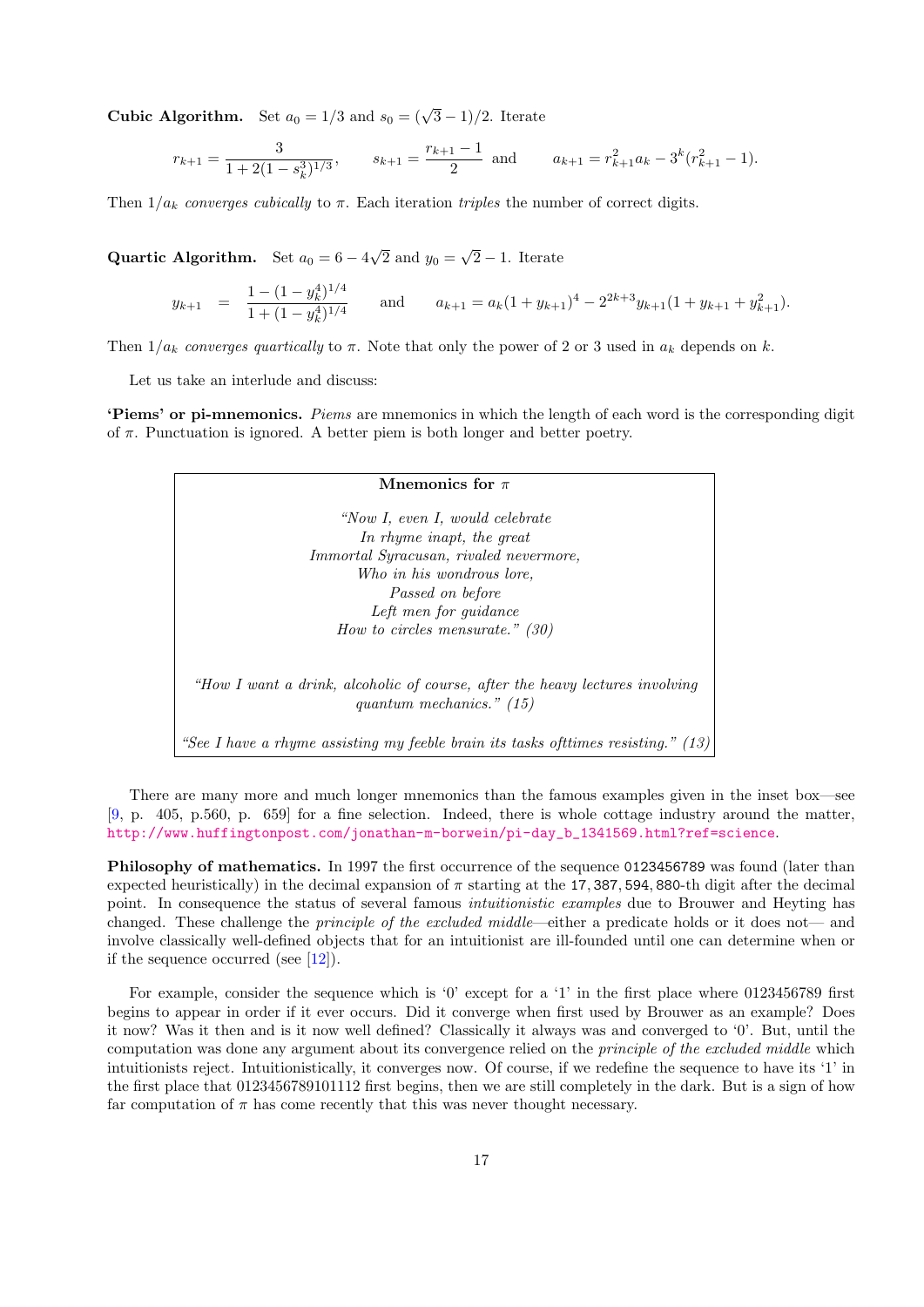

Figure 12: Yasumasa Kanada in his Tokyo office

#### **11 Back to the Future**

In December 2002, Kanada computed  $\pi$  to over **1.24 trillion decimal digits**. His team first computed  $\pi$  in hexadecimal (base 16) to 1,030,700,000,000 places, using the following two arctangent relations:

$$
\pi = 48 \tan^{-1} \frac{1}{49} + 128 \tan^{-1} \frac{1}{57} - 20 \tan^{-1} \frac{1}{239} + 48 \tan^{-1} \frac{1}{110443}
$$

$$
\pi = 176 \tan^{-1} \frac{1}{57} + 28 \tan^{-1} \frac{1}{239} - 48 \tan^{-1} \frac{1}{682} + 96 \tan^{-1} \frac{1}{12943}.
$$

The first formula was found in 1982 by K. Takano, a high school teacher and song writer. The second formula was found by F. C. W. Störmer in 1896. Kanada verified the results of these two computations agreed, and then converted the hex digit sequence to decimal. The resulting decimal expansion was checked by converting it back to hex. These conversions are themselves non-trivial, requiring massive computation.

This process is quite different from those of the previous quarter century. One reason is that reduced operational complexity algorithms require full-scale multiply, divide and square root operations. These in turn require large-scale *fast Fourier transform* (FFT) operations, which demand huge amounts of memory, and massive all-to-all communication between nodes of a large parallel system. For this latest computation, even the very large system available in Tokyo did not have sufficient memory and network bandwidth to perform these operations at reasonable efficiency levels—at least not for trillion-digit computations. Utilizing arctans again meant using many more arithmetic operations, but no system-scale FFTs, and so the method can be implemented using  $\times$ ,  $\div$  by smallish integer values—additionally, hex is somewhat more efficient!

Kanada and his team evaluated these two formulae using a scheme analogous to that employed by Gosper and by the Chudnovskys in their series computations, in that they were able to avoid explicitly storing the multiprecision numbers involved. This resulted in a scheme that is roughly competitive in *numerical* efficiency with the Salamin-Brent and Borwein quartic algorithms they had previously used, but with a significantly lower total memory requirement. Kanada used a 1 Tbyte main memory system, as with the previous computation, yet got six times as many digits. Hex and decimal evaluations included, it ran 600 hours on a 64-node Hitachi, with the main segment of the program running at a sustained rate of nearly 1 Tflop/sec.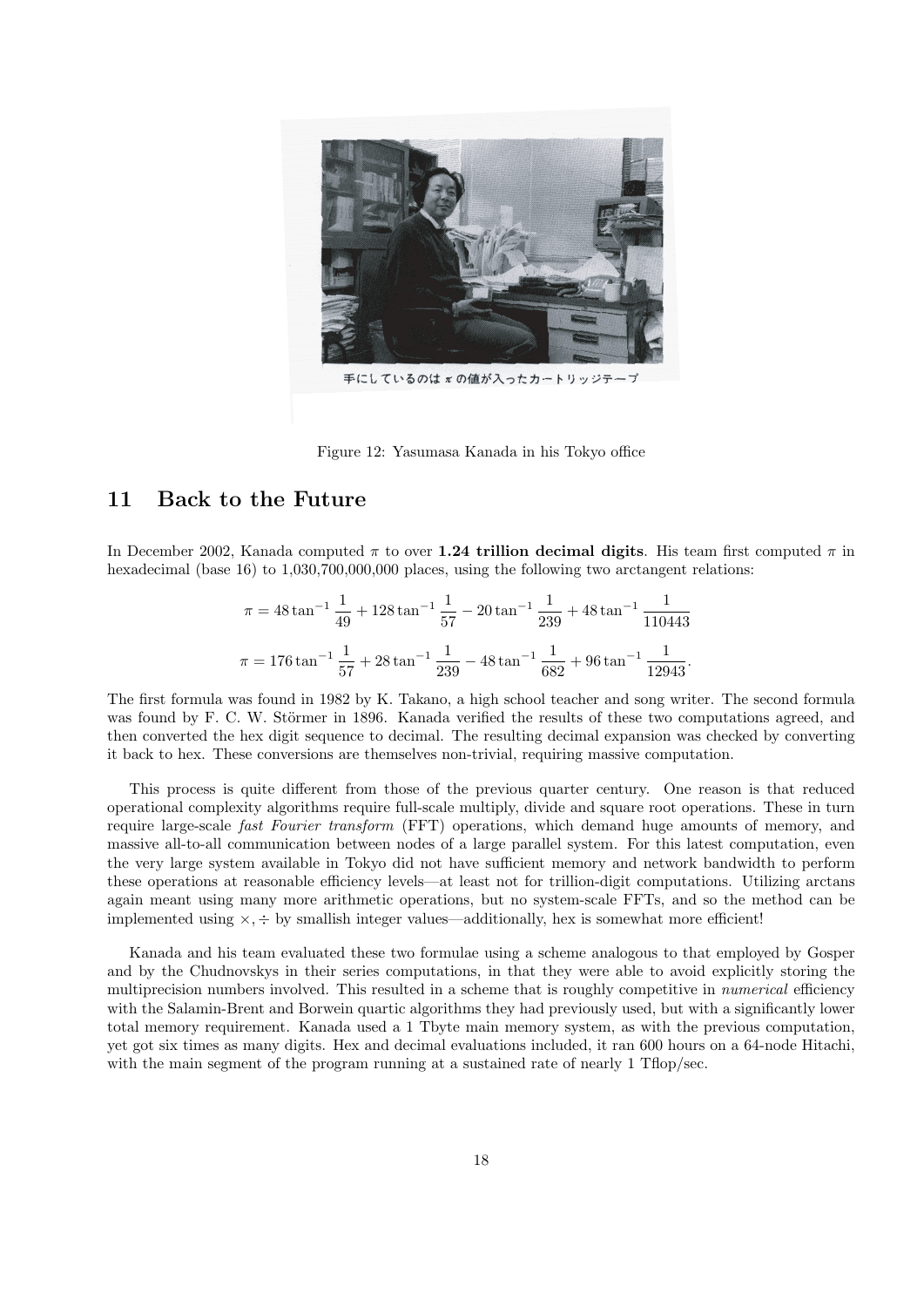|                |               | Hex Digit        | Occurrences   |
|----------------|---------------|------------------|---------------|
|                |               |                  |               |
|                |               | $\boldsymbol{0}$ | 62499881108   |
| Decimal Digit  | Occurrences   | 1                | 62500212206   |
|                |               | $\overline{2}$   | 62499924780   |
| $\theta$       | 99999485134   | 3                | 62500188844   |
| 1              | 99999945664   | 4                | 62499807368   |
| $\overline{2}$ | 100000480057  | 5                | 62500007205   |
| 3              | 99999787805   | $\overline{6}$   | 62499925426   |
| 4              | 100000357857  | 7                | 62499878794   |
| 5              | 99999671008   | 8                | 62500216752   |
| 6              | 99999807503   | 9                | 62500120671   |
| 7              | 99999818723   | A                | 62500266095   |
| 8              | 100000791469  | B                | 62499955595   |
| 9              | 99999854780   | C                | 62500188610   |
|                |               | D                | 62499613666   |
| Total          | 1000000000000 | Ε                | 62499875079   |
|                |               | F                | 62499937801   |
|                |               |                  |               |
|                |               | Total            | 1000000000000 |

Figure 13: Seemingly random behaviour of single digits of  $\pi$  in base 10 and 16

#### **12 Why** *π***?**

What possible motivation lies behind modern computations of  $\pi$ , given that questions such as the irrationality and transcendence of  $\pi$  were settled more than 100 years ago? One motivation is the raw challenge of harnessing the stupendous power of modern computer systems. Programming such calculations are definitely not trivial, especially on large, distributed memory computer systems.

There have been substantial practical spin-offs. For example, some new techniques for performing the fast Fourier transform (FFT), heavily used in modern science and engineering computing, had their roots in attempts to accelerate computations of *π*. And always the computations help in road-testing computers—often uncovering subtle hardware and software errors.

Beyond practical considerations lies the abiding interest in the fundamental question of the *normality (digit randomness)* of *π*. Kanada, for example, has performed detailed statistical analysis of his results to see if there are any statistical abnormalities that suggest  $\pi$  is not normal, so far the answer is "no" (see Figures 1 and 13). (Kanada reports that the 10 decimal digits ending in position one trillion are 6680122702, while the 10 hexadecimal digits ending in position one trillion are 3F89341CD5.) Indeed, the first computer computation of *π* and *e* on ENIAC, discussed above, was so motivated by John von Neumann. The digits of *π* have been studied more than any other single constant, in part because of the widespread fascination with and recognition of  $π$ . Very recent work, suggesting  $\pi$  may well be normal, can be found in and traced from [1].

**Changing world views.** In retrospect, we may wonder why in antiquity  $\pi$  was not *measured* to an accuracy in excess of 22*/*7? Perhaps it reflects not an inability to do so but a very different mindset to a modern more experimental one. One can certainly find Roman ampitheatres where more accurate measurement than 22*/*7 would have been helpful. Bailey and I discuss this issue in more detail in [6].

In the same vein, one reason that Gauss and Ramanujan did not further develop the ideas in their identities for *π* is that an iterative algorithm, as opposed to explicit results, was not as satisfactory for them (especially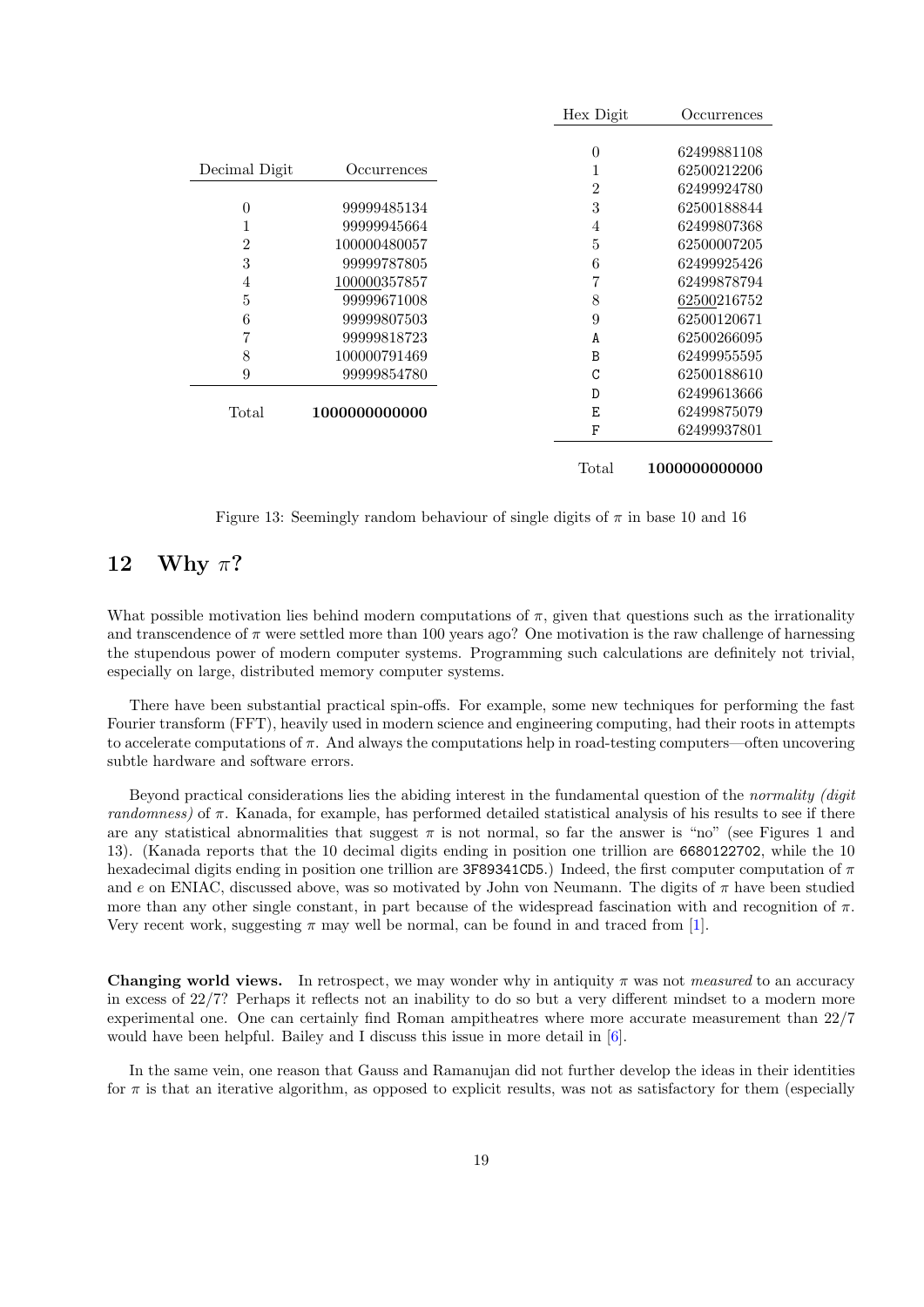

Figure 14: The remarkable Chudnovsky brothers *π* (courtesy D. and G. Chudnovsky)

Ramanujan). Ramanujan much preferred formulae like

$$
\pi \approx \frac{3}{\sqrt{67}} \log \left(5280\right), \qquad \frac{3}{\sqrt{163}} \log \left(640320\right) \approx \pi
$$

correct to *9 and 15 decimal places*; both of which rely on deep number theory. Contrastingly, Ramanujan in his famous 1914 paper *Modular Equations and Approximations to Pi* [9, p.253] found

$$
\left(9^2 + \frac{19^2}{22}\right)^{1/4} = 3.14159265\overline{2}58\cdots
$$

"*empirically, and it has no connection with the preceding theory.*" Only the marked digit is wrong.

**Discovering the**  $\pi$  **Iterations.** The genesis of the  $\pi$  algorithms and related material is an illustrative example of experimental mathematics. My brother and I in the early 1980's had a family of quadratic algorithms for  $\pi$ , [15], call them  $\mathcal{P}_N$ , of the kind we saw above. For  $N = 1, 2, 3, 4$  we could prove they were correct but were only conjectured for  $N = 5, 7$ . In each case the algorithm *appeared* to converge quadratically to  $\pi$ . On closer inspection while the provable cases were correct to 5,000 digits, the empirical versions agreed with  $\pi$  to roughly 100 places only. Now in many ways to have discovered a "natural" number that agreed with  $\pi$  to that level—and no more—would have been more interesting than the alternative. That seemed unlikely but recoding and rerunning the iterations kept producing identical results.

Two decades ago even moderately high precision calculation was less accessible, and the code was being run remotely over a phone-line in a Berkeley Unix integer package. After about six weeks, it transpired that the package's *square root algorithm was badly flawed*, but *only if run with an odd precision of more than sixty digits*! And for idiosyncratic reasons that had only been the case in the two unproven cases. Needless to say, tracing the bug was a salutary and somewhat chastening experience. And it highlights why one checks computations using different sub-routines and methods.

#### **13 How to Compute the** *N***-th Digits of** *π*

One might be forgiven for thinking that essentially everything of interest with regards to *π* has been dealt with. This is suggested in the closing chapters of Beckmann's 1971 book *A History of π*. Ironically, the Salamin– Brent quadratically convergent iteration was discovered only five years later, and the higher-order convergent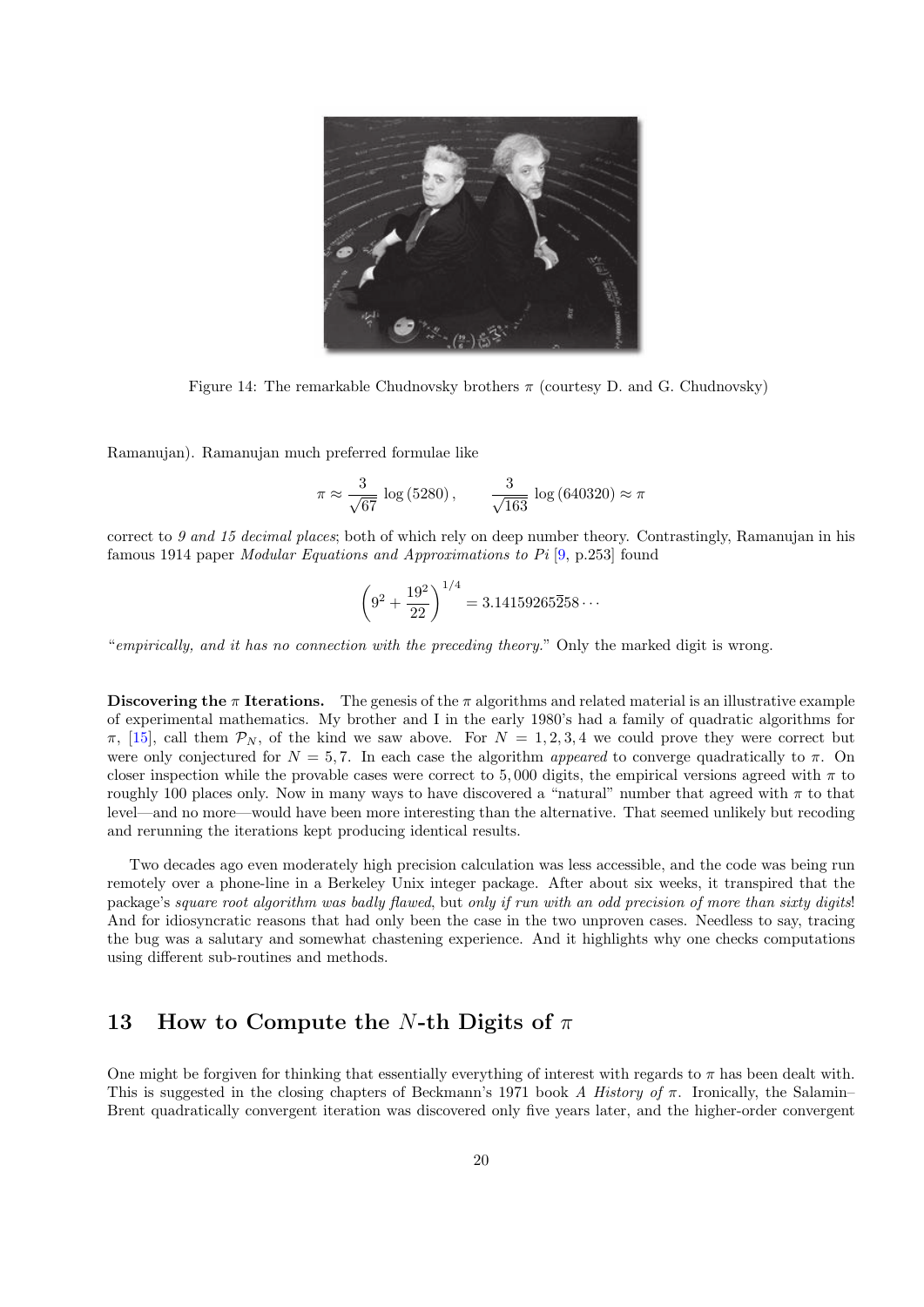algorithms followed in the 1980s. Then in 1990, Rabinowitz and Wagon discovered a "spigot" algorithm for *π*—the digits 'drip out' one by one. This permits successive digits of *π* (in any desired base) to be computed by a relatively simple recursive algorithm based on *all previously* generated digits.

Even insiders are sometimes surprised by a new discovery. Prior to 1996, most researchers thought if you want to determine the *d*-th digit of  $\pi$ , you had to generate the (order of) the entire first *d* digits. This is not true, at least for hex (base 16) or binary (base 2) digits of *π*. In 1996, Peter Borwein, Plouffe, and Bailey found an algorithm for computing individual hex digits of  $\pi$ . It (1) yields a modest-length hex or binary digit string for  $\pi$ , from an arbitrary position, using no prior bits; (2) is implementable on any modern computer; (3) requires no multiple precision software; (4) requires very little memory; and (5) has a computational cost growing only slightly faster than the digit position. For example, the millionth hexadecimal digit (four millionth binary digit) of *π* could be found in four seconds on a 2005 Apple computer.

This new algorithm is not fundamentally faster than the best known schemes if used for computing *all* digits of *π* up to some position, but its storage requirements, elegance and simplicity are of considerable interest, and it is easy to parallelize. It is based on the following at-the-time new formula for *π*:

(18) 
$$
\pi = \sum_{i=0}^{\infty} \frac{1}{16^i} \left( \frac{4}{8i+1} - \frac{2}{8i+4} - \frac{1}{8i+5} - \frac{1}{8i+6} \right)
$$

which was discovered using *integer relation methods* (see [14]), with a computer search that ran over several months and ultimately produced the (equivalent) relation:

(19) 
$$
\pi = 4 \cdot {}_{2}F_{1}\left(\frac{1, \frac{1}{4}}{\frac{5}{4}} \middle| -\frac{1}{4}\right) + 2\arctan\left(\frac{1}{2}\right) - \log 5,
$$

where the first term is a generalized Gaussian hypergeometric function evaluation. *Maple* and *Mathematica* can both now prove (18). They could not at the time of its discovery. A human proof may be found in [14].

**The algorithm in action.** In 1997, Fabrice Bellard at INRIA—whom we shall meet again in Section 15 computed 152 binary digits of  $\pi$  starting at the trillionth position. The computation took 12 days on 20 workstations working in parallel over the Internet. Bellard's scheme is based on the following variant of (18):

$$
\pi \;\; = \;\; 4 \sum_{k=0}^\infty \frac{(-1)^k}{4^k (2k+1)} - \frac{1}{64} \sum_{k=0}^\infty \frac{(-1)^k}{1024^k} \left( \frac{32}{4k+1} + \frac{8}{4k+2} + \frac{1}{4k+3} \right),
$$

which permits hex or binary digits of  $\pi$  to be calculated somewhat faster than (18) depending on the implementation. (Most claims of improved speed of algorithms are subject to many caveats.)

In 1998 Colin Percival, then a 17-year-old student at Simon Fraser University (see Figure 15), accessed 25 machines to calculate first the five trillionth hexadecimal digit of *π*, and then the ten trillionth hex digit. In September 2000, he found the quadrillionth binary digit is **0**, a computation that required *250 CPU-years, using 1734 machines in 56 countries*. We record some of Percival's computational results in Figure 15.

Nor have matters stopped there. As described in  $[5, 8]$  in the most recent computation of  $\pi$  using the BBP formula, Tse-Wo Zse of Yahoo! Cloud Computing calculated 256 binary digits of *π* starting at the *two quadrillionth* bit. He then checked his result using Bellard's variant. In this case, both computations verified that the 24 hex digits beginning immediately after the 500 trillionth hex digit (i.e., after the two quadrillionth binary bit) are: E6C1294A ED40403F 56D2D764.

Kanada was able to confirm his 2002 computation in only 21 hours by computing a 20 hex digit string starting at the trillionth digit, and comparing this string to the hex string he had initially obtained in over 600 hours. Their agreement provided enormously strong confirmation. We shall see this use of BBP for verification again when we discuss the most recent record computations of  $\pi$ .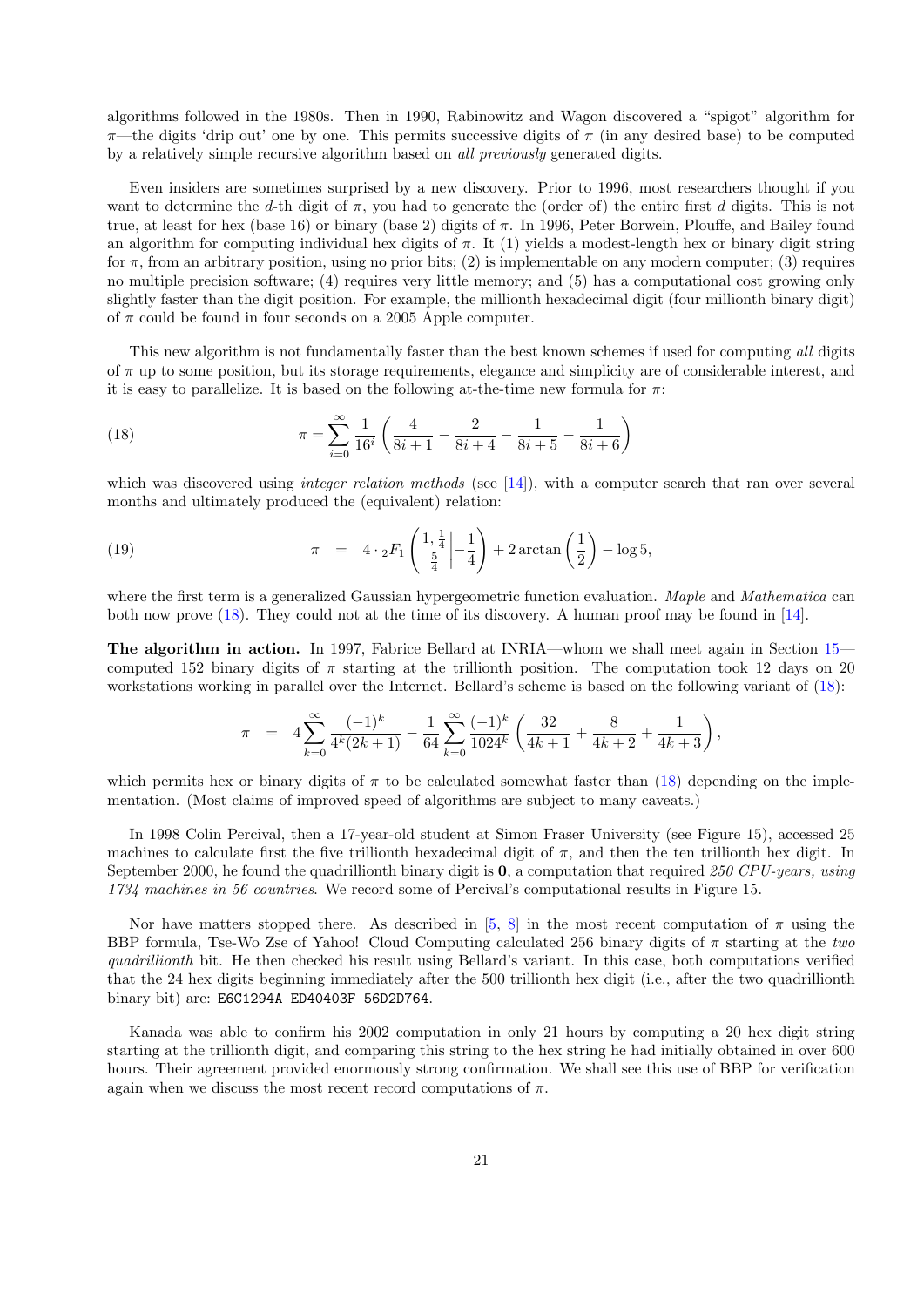Colin Percival (1998)

|                       | Hex strings starting |
|-----------------------|----------------------|
| Position              | at this Position     |
|                       |                      |
| $10^{6}$              | 26C65E52CB4593       |
| $10^{7}$              | 17AF5863EFED8D       |
| $10^{8}$              | ECB840E21926EC       |
| $10^{9}$              | 85895585A0428B       |
| $10^{10}$             | 921C73C6838FB2       |
| $10^{11}$             | 9C381872D27596       |
| $1.25 \times 10^{12}$ | 07E45733CC790B       |
| $2.5 \times 10^{14}$  | E6216B069CB6C1       |



Figure 15: Percival's hexadecimal findings

## **14 Further BBP Digit Formulae**

Motivated as above, constants  $\alpha$  of the form

(20) 
$$
\alpha = \sum_{k=0}^{\infty} \frac{p(k)}{q(k)2^k},
$$

where *p*(*k*) and *q*(*k*) are integer polynomials, are said to be in the class of *binary (Borwein-Bailey-Plouffe) BBP numbers*. I illustrate for log 2 why this permits one to calculate isolated digits in the binary expansion:

(21) 
$$
\log 2 = \sum_{k=0}^{\infty} \frac{1}{k2^k}.
$$

We wish to compute a few binary digits beginning at position  $d + 1$ . This is equivalent to calculating  $\{2^d \log 2\}$ , where  $\{\cdot\}$  denotes fractional part. We can write

(22) 
$$
\{2^d \log 2\} = \left\{ \left\{ \sum_{k=0}^d \frac{2^{d-k}}{k} \right\} + \left\{ \sum_{k=d+1}^\infty \frac{2^{d-k}}{k} \right\} \right\}
$$

(23) 
$$
= \left\{ \left\{ \sum_{k=0}^{d} \frac{2^{d-k} \mod k}{k} \right\} + \left\{ \sum_{k=d+1}^{\infty} \frac{2^{d-k}}{k} \right\} \right\}.
$$

The key observation is that the numerator of the first sum in  $(23)$ ,  $2^{d-k}$  mod *k*, can be calculated rapidly by *binary exponentiation*, performed modulo k. That is, it is economically performed by a factorization based on the binary expansion of the exponent. For example,

$$
3^{17} = (((3^2)^2)^2)^2) \cdot 3
$$

uses only five multiplications, not the usual 16. It is important to reduce each product modulo *k*. Thus, 3<sup>17</sup> mod 10 is done as

$$
32 = 9
$$
;  $92 = 1$ ;  $12 = 1$ ;  $12 = 1$ ;  $1 \times 3 = 3$ .

A natural question in light of (18) is whether there is a formula of this type and an associated computational strategy to compute individual *decimal* digits of *π*. Searches conducted by numerous researchers have been unfruitful and recently D. Borwein (my father), Gallway and I have shown that there are no BBP formulae of the *Machin-type* (as defined in [14]) of (18) for  $\pi$  unless the base is a power of two [14].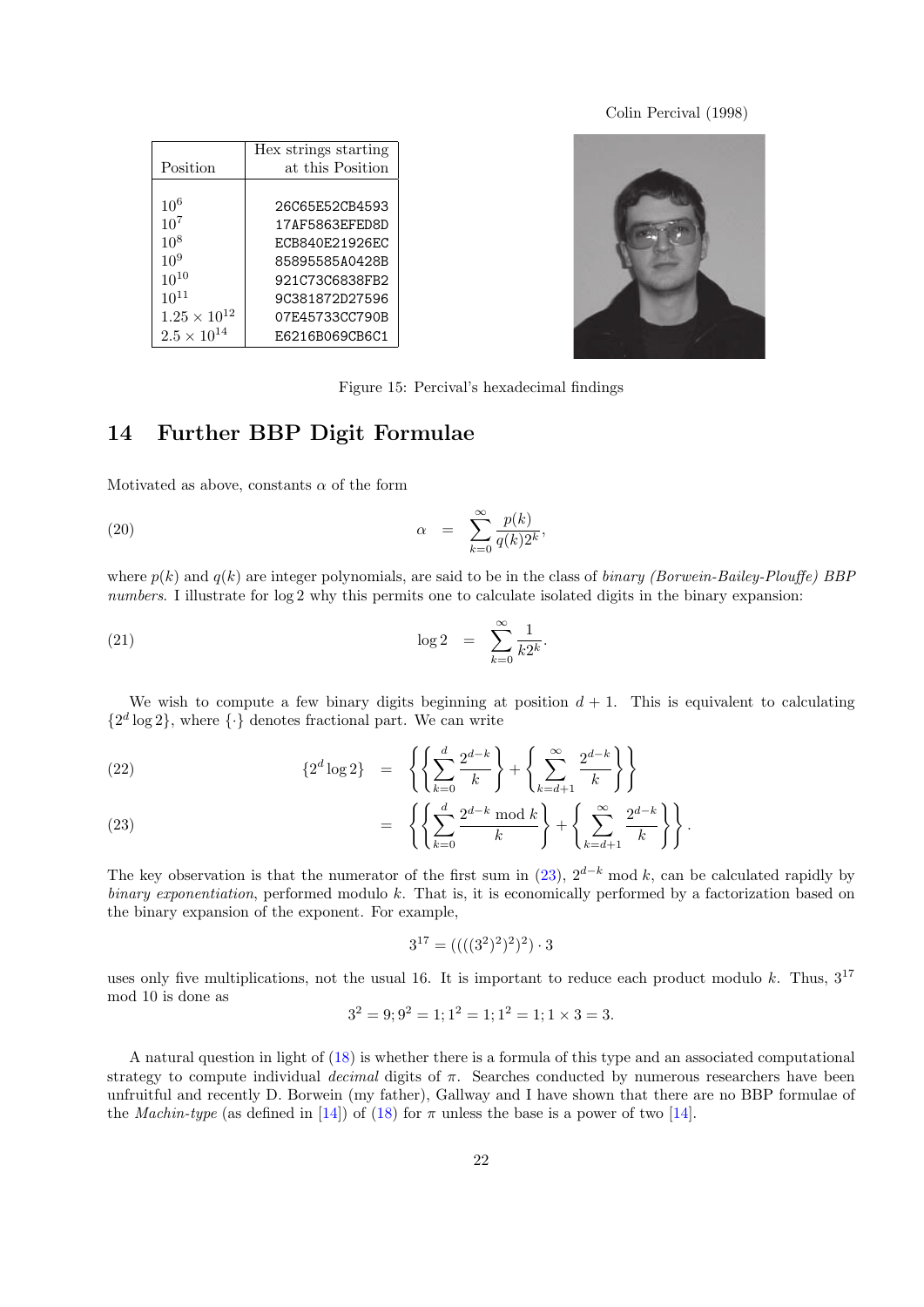

Figure 16: Ferguson's "Eight-Fold Way" and his BBP acrylic circles. These three 'subtractive' acrylic circles (white) and the black circle represent the weights  $[4, -2, -2, -1]$  in Equation (18)

**Ternary BBP formulae.** Yet, BBP formulae exist in other bases for some constants. For example, for  $\pi^2$ we have both binary and ternary formulae (discovered by Broadhurst):

$$
\pi^2 = \frac{9}{8} \sum_{k=0}^{\infty} \frac{1}{64^k} \left( \frac{16}{(6k+1)^2} - \frac{24}{(6k+2)^2} - \frac{8}{(6k+3)^2} - \frac{6}{(6k+4)^2} + \frac{1}{(6k+5)^2} \right).
$$

(24)

$$
\pi^2 = \frac{2}{27} \sum_{k=0}^{\infty} \frac{1}{729^k} \left( \frac{243}{(12k+1)^2} - \frac{405}{(12k+2)^2} - \frac{81}{(12k+4)^2} - \frac{27}{(12k+5)^2} - \frac{72}{(12k+6)^2} - \frac{9}{(12k+7)^2} - \frac{9}{(12k+8)^2} - \frac{5}{(12k+10)^2} + \frac{1}{(12k+11)^2} \right).
$$
\n(25)

These two formulae have recently been used for record digit computations performed on an *IBM Blue Gene* system in conjunction with IBM Australia [8].

Remarkably the volume *V*<sup>8</sup> in *hyperbolic space* of the *figure-eight knot complement* is well known to be

$$
V_8 = 2\sqrt{3} \sum_{n=1}^{\infty} \frac{1}{n \binom{2n}{n}} \sum_{k=n}^{2n-1} \frac{1}{k} = 2.029883212819307250042405108549...
$$

Surprisingly, it is also expressible as

$$
V_8=\frac{\sqrt{3}}{9}\,\sum_{n=0}^\infty \frac{(-1)^n}{27^n}\,\left\{\frac{18}{(6n+1)^2}-\frac{18}{(6n+2)^2}-\frac{24}{(6n+3)^2}-\frac{6}{(6n+4)^2}+\frac{2}{(6n+5)^2}\right\},
$$

again discovered numerically by Broadhurst, and proved in [14]. A beautiful representation by Helaman Ferguson the mathematical sculptor is given in Figure 16. Ferguson produces art inspired by deep mathematics, but not by a formulaic approach. For instance, his knowledge of hyperbolic geometry allows him to exploit surfaces of negative curvature as shown in his"Eight-Fold Way".

**Normality and dynamics.** Finally, Bailey and Crandall in 2001 made exciting connections between the existence of a *b*-ary BBP formula for  $\alpha$  and its *normality* base *b* (uniform distribution of base-*b* digits)<sup>7</sup>. They

 $7$ See www.sciencenews.org/20010901/bob9.asp.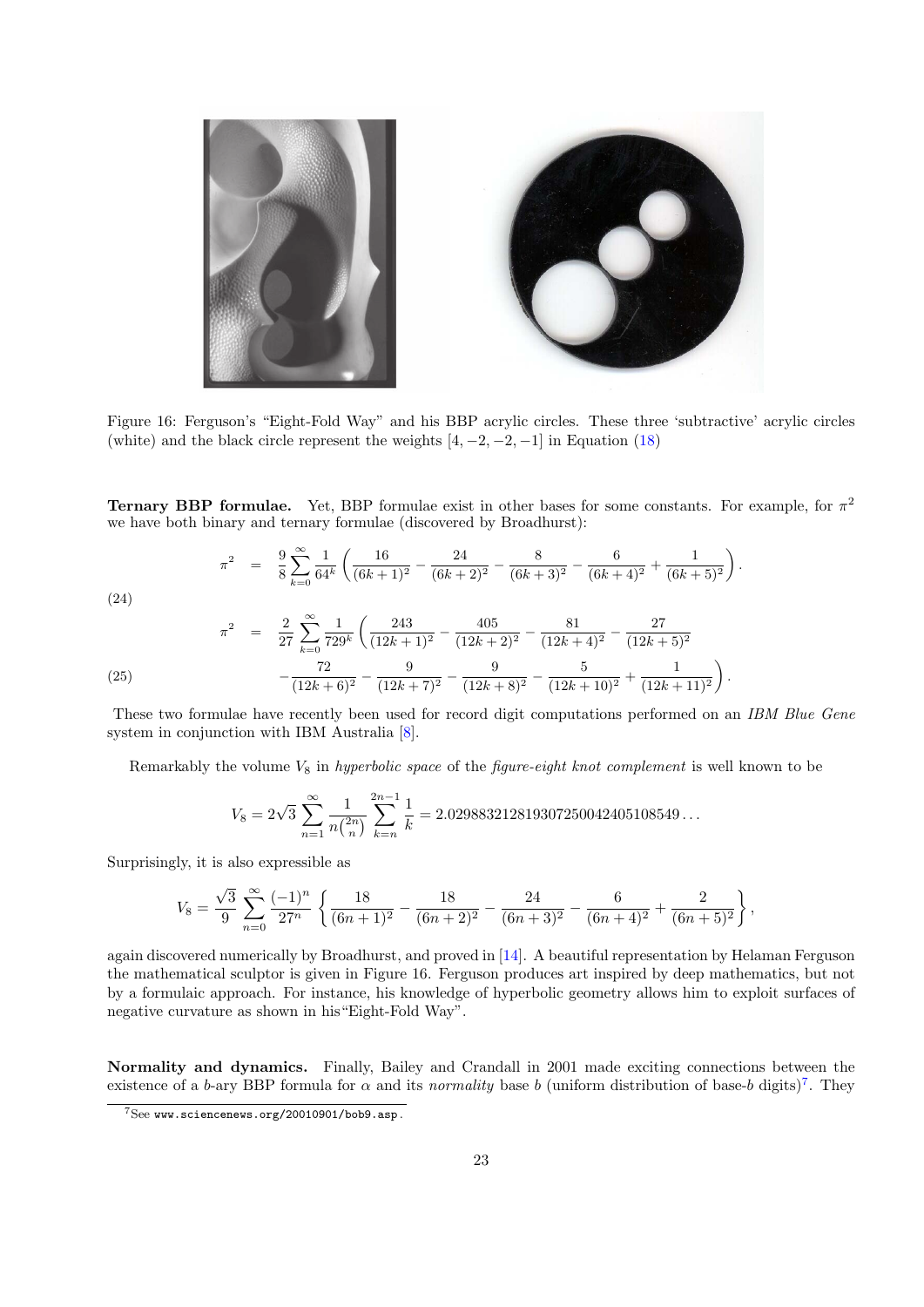make a reasonable, hence very hard, conjecture about the *uniform distribution of a related chaotic dynamical system.* This conjecture implies: *Existence of a 'BBP' formula base b for*  $\alpha$  *ensures the normality base b of*  $\alpha$ *.* Illustratively, or  $\log 2^8$ , the dynamical system, base 2, is to set  $x_0 = 0$  and compute

$$
x_{n+1} \leftrightarrow 2\left(x_n + \frac{1}{n}\right) \mod 1.
$$

# **15 Pi in the Third Millennium**

#### **15.1 Reciprocal series**

A few years ago Jesús Guillera found various Ramanujan-like identities for  $\pi$ , using integer relation methods. The three most basic are:

(26) 
$$
\frac{4}{\pi^2} = \sum_{n=0}^{\infty} (-1)^n r(n)^5 (13 + 180n + 820n^2) \left(\frac{1}{32}\right)^{2n+1}
$$

(27) 
$$
\frac{2}{\pi^2} = \sum_{n=0}^{\infty} (-1)^n r(n)^5 (1 + 8n + 20n^2) \left(\frac{1}{2}\right)^{2n+1}
$$

(28) 
$$
\frac{4}{\pi^3} \stackrel{?}{=} \sum_{n=0}^{\infty} r(n)^7 (1 + 14n + 76n^2 + 168n^3) \left(\frac{1}{8}\right)^{2n+1},
$$

where  $r(n) := (1/2 \cdot 3/2 \cdot \cdots \cdot (2n-1)/(2n))/n!$ .

Guillera proved (26) and (27) in tandem, using most ingeniously the *Wilf–Zeilberger algorithm* for formally proving hypergeometric-like identities [14, 7, 29]. No other proof is known and there seem to be no like formulae for  $1/\pi^d$  with  $d \geq 4$ . The third (28) is certainly true,<sup>9</sup> but has no proof; nor does anyone have an inkling of how to prove it; especially as experiment suggests that it has no 'mate' unlike  $(26)$  and  $(27)$  [7]. My intuition is that if a proof exists it is more a verification than an explication and so I stopped looking. I am happy just to know the beautiful identity is true. A very nice account of the current state of knowledge for Ramanujan-type series for  $1/\pi$  is to be found in [10].

In 2008 Guillera [22] produced another lovely pair of third millennium identities—discovered with integer relation methods and proved with creative telescoping—this time for  $\pi^2$  rather than its reciprocal. They are

(29) 
$$
\sum_{n=0}^{\infty} \frac{1}{2^{2n}} \frac{\left(x + \frac{1}{2}\right)_n^3}{\left(x + 1\right)_n^3} \left(6(n + x) + 1\right) = 8x \sum_{n=0}^{\infty} \frac{\left(\frac{1}{2}\right)_n^2}{\left(x + 1\right)_n^2},
$$

and

(30) 
$$
\sum_{n=0}^{\infty} \frac{1}{2^{6n}} \frac{\left(x + \frac{1}{2}\right)_n^3}{(x+1)_n^3} \left(42(n+x) + 5\right) = 32x \sum_{n=0}^{\infty} \frac{\left(x + \frac{1}{2}\right)_n^2}{(2x+1)_n^2}.
$$

Here  $(a)_n = a(a+1) \cdot (a+n-1)$  is the rising factorial. Substituting  $x = 1/2$  in (29) and (30), he obtained respectively the formulae

$$
\sum_{n=0}^{\infty} \frac{1}{2^{2n}} \frac{(1)_n^3}{\left(\frac{3}{2}\right)_n^3} (3n+2) = \frac{\pi^2}{4} \quad \text{and} \quad \sum_{n=0}^{\infty} \frac{1}{2^{6n-2}} \frac{(1)_n^3}{\left(\frac{3}{2}\right)_n^3} (21n+13) = \frac{\pi^2}{3}.
$$

<sup>8</sup> In this case it is easy to use Weyl's criterion for equidistribution to establish this equivalence without mention of BBP numbers. <sup>9</sup>Guillera ascribes (28) to Gourevich, who used integer relation methods. I 'rediscovered' (28) using integer relation methods with 30 digits. I then checked it to 500 places in 10 seconds, 1200 in 6.25 minutes, and 1500 in 25 minutes: with a naive command-line instruction in *Maple* on a light laptop.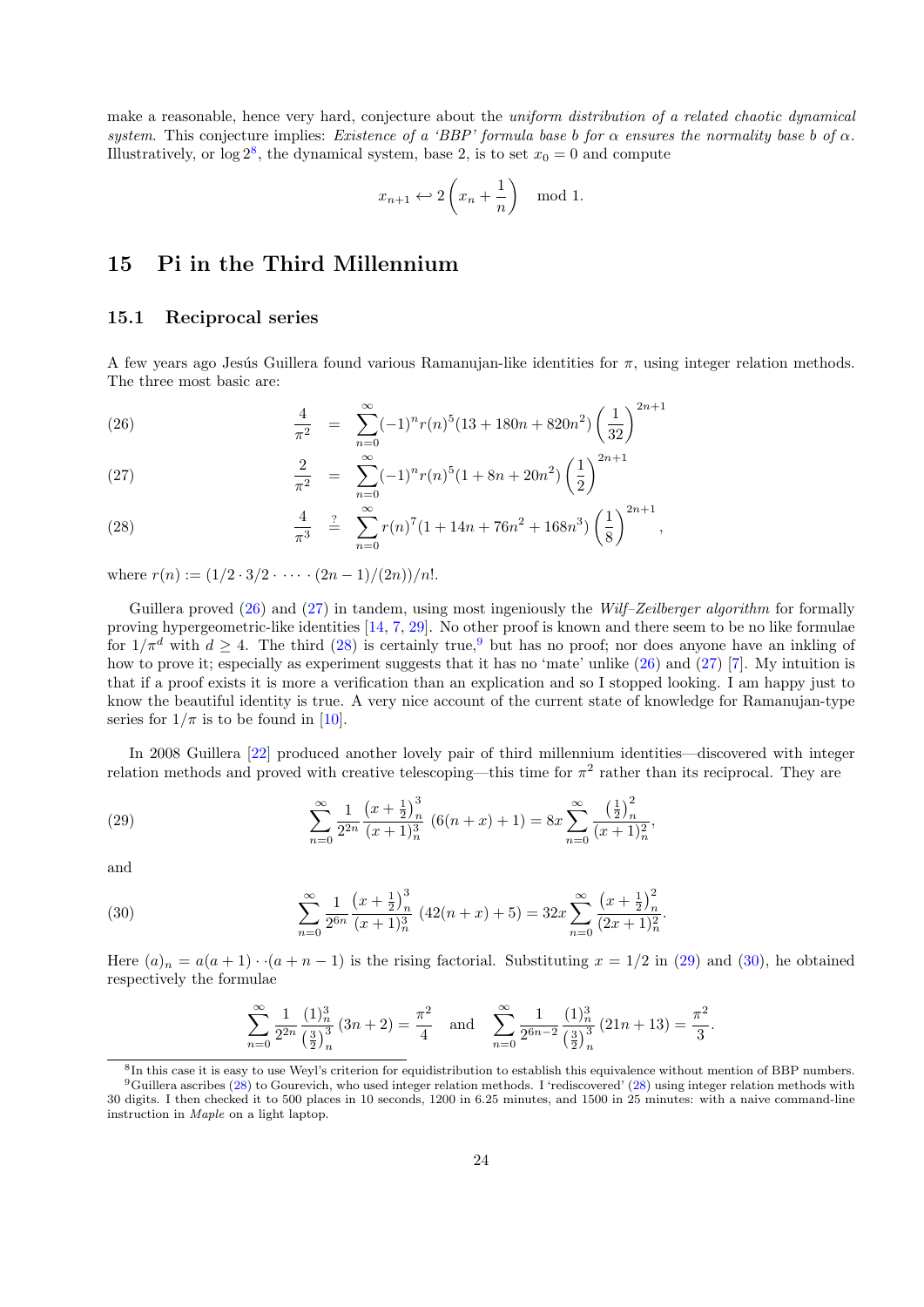#### **15.2 Computational records**

The last decade has seen the record for computation of  $\pi$  broken in some very interesting ways. We have already described Kanada's 2002 computation in Section 11 and noted that he also took advantage of the BBP formula of Section 13. This stood as a record until 2009 when it was broken three times—twice spectacularly.

**Daisuke Takahashi.** The record for computation of  $\pi$  of under 29.37 million decimal digits, by Bailey in 1986 had increased to over 2.649 trillion places by Takahashi in January 2009. Since the same algorithms were used for each computation, it is interesting to review the performance in each case:

In 1986 it took 28 hours to compute 29.36 million digits on 1 cpu of the then new CRAY-2 at NASA Ames using (18). Confirmation using the quadratic algorithm (16) took 40 hours. (The computation uncovered hardware and software errors on the CRAY. Success required developing a speedup of the underlying FFT [14].) In comparison, on 1024 cores of a 2592 core *Appro Xtreme-X3* system 2.649 trillion digits via (16) took 64 hours 14 minutes with 6732 GB of main memory, and (18) took 73 hours 28 minutes with 6348 GB of main memory. (The two computations differed only in the last 139 places.) In April Takahashi upped his record to 2,576,980,377,524 places.

**Fabrice Bellard.** Near the end of 2009, Bellard computed nearly 2.7 trillion decimal digits of *π* (first in binary) using the Chudnovsky series (14). This took 131 days but he only used a single 4-core workstation with a lot of storage and even more human intelligence! For full details of this feat and of Takahashi's most recent computation one can look at

http://en.wikipedia.org/wiki/Chronology\_of\_computation\_of\_pi .

Nor is that the current end of the matter:

**Alexander Yee and Shigeru Kondo.** In August 2010, they announced that they had used the Chudnovsky formula to compute 5 trillion digits of *π* over a 90-day period, mostly on a two-core Intel Xeon system with 96 Gbyte of memory. They confirmed the result in two ways, using the BBP formula (as discussed above), which required 66 hours, and a variant of the BBP formula due to Bellard, which required 64 hours. Changing from binary to decimal required 8 days. This was upped to *10 trillion digits* in October 2011. Full details are available at http://www.numberworld.org/misc\_runs/pi-5t/details.html.

#### **16**  $\ldots$  **Life of**  $\pi$

Paul Churchland, writing about the sorry creationist battles of the Kansas school board, [19, Kindle ed, loc 1589] observes that:

*"Even mathematics would not be entirely safe. (Apparently, in the early 1900's, one legislator in a southern state proposed a bill to redefine the value of pi as 3.3 exactly, just to tidy things up.)"*

As we have seen, the life of *π* captures a great deal of mathematics—algebraic, geometric and analytic, both pure and applied—along with some history and philosophy. It engages many of the greatest mathematicians and some quite interesting characters along the way. Among the saddest and least-well understood episodes was an abortive 1896 attempt in Indiana to legislate the value(s) of  $\pi$ . The bill, reproduced in [9, p. 231-235], is is accurately described by David Singmaster, [27] and [9, p. 236-239].

At the end of the novel, Piscine (Pi) Molitor writes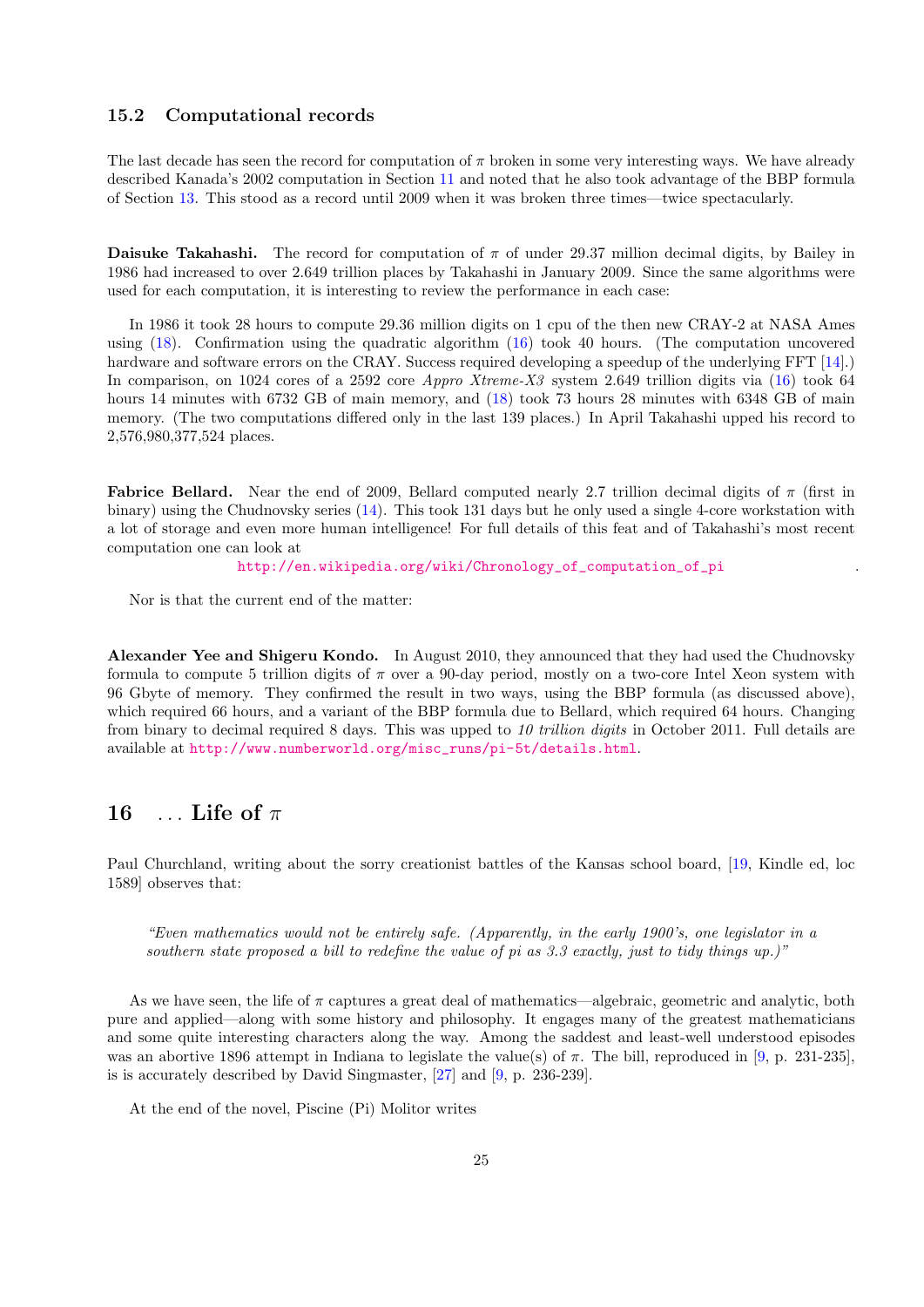*"I am a person who believes in form, in harmony of order. Where we can, we must give things a meaningful shape. For example—I wonder—could you tell my jumbled story in exactly one hundred chapters, not one more, not one less? I'll tell you, that's one thing I hate about my nickname, the way that number runs on forever. It's important in life to conclude things properly. Only then can you let go."*

We may well not share the sentiment, but we should celebrate that Pi knows *π* to be irrational.

### **17 End Notes**

**1. Why** *π* **is not** 22*/*7**.** Today, even the computer algebra systems *Maple* or *Mathematica* 'know' this since

(31) 
$$
0 < \int_0^1 \frac{(1-x)^4 x^4}{1+x^2} dx = \frac{22}{7} - \pi,
$$

though it would be prudent to ask 'why' each can perform the integral and 'whether' to trust it. *Assuming we do trust it*, then the integrand is strictly positive on (0*,* 1), and the answer in (31) is an area and so strictly positive, despite claims that  $\pi$  is 22/7 ranging over millennia.<sup>10</sup> In this case, requesting the indefinite integral provides immediate reassurance. We obtain

$$
\int_0^t \frac{x^4 (1-x)^4}{1+x^2} dx = \frac{1}{7}t^7 - \frac{2}{3}t^6 + t^5 - \frac{4}{3}t^3 + 4t - 4 \arctan(t),
$$

as differentiation easily confirms, and so the Newtonian fundamental theorem of calculus proves (31).

One can take the idea in  $(31)$  a bit further, as in  $[14]$ . Note that

(32) 
$$
\int_0^1 x^4 (1-x)^4 dx = \frac{1}{630},
$$

and we observe that

(33) 
$$
\frac{1}{2} \int_0^1 x^4 (1-x)^4 dx < \int_0^1 \frac{(1-x)^4 x^4}{1+x^2} dx < \int_0^1 x^4 (1-x)^4 dx.
$$

Combine this with (31) and (32) to derive:  $223/71 < 22/7 - 1/630 < \pi < 22/7 - 1/1260 < 22/7$ , and so re-obtain Archimedes' famous computation

(34) 
$$
3\frac{10}{71} < \pi < 3\frac{10}{70}.
$$

The derivation above was first popularized in *Eureka*, a Cambridge student journal in 1971.<sup>11</sup> A recent study of related approximations is [24]. (See also [14].)

#### **2. More about Gamma.** One may define

$$
\Gamma(x) = \int_0^\infty t^{x-1} e^{-t} dt
$$

<sup>10</sup>One may still find adverts in newspapers offering such proofs for sale. A recent and otherwise very nice children's book "Sir Cumference and the the Dragon of Pi (A Math Adventure)" published in (1999) repeats the error, and email often arrives in my in-box offering to show why this and things like this are true.

 $11(31)$  was on a Sydney University examination paper in the early sixties and the earliest source I know of dates from the 1940's [14].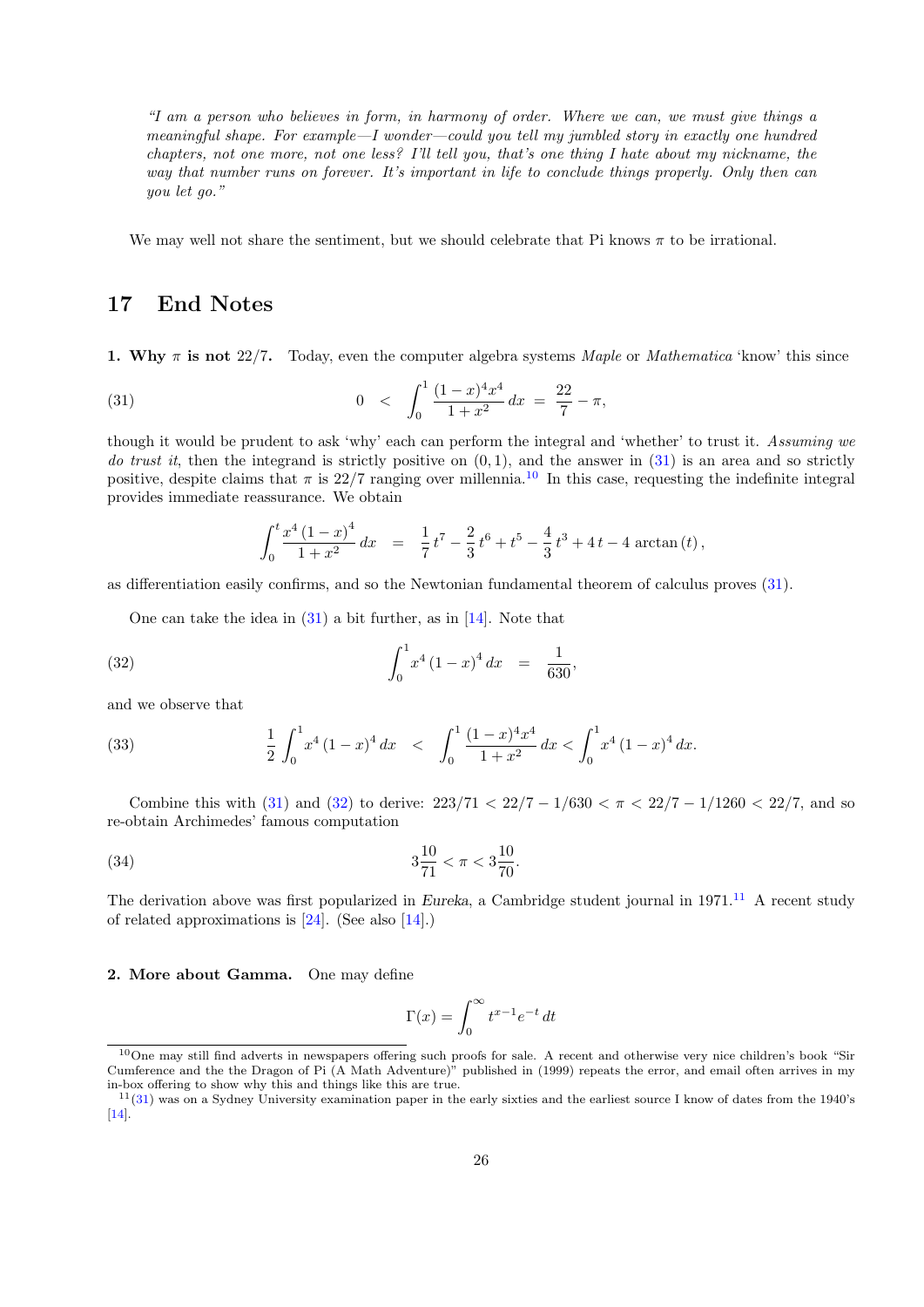for Re  $x > 0$ . The starting point is that

(35) 
$$
x \Gamma(x) = \Gamma(x+1), \qquad \Gamma(1) = 1.
$$

In particular, for integer *n*,  $\Gamma(n+1) = n!$ . Also for  $0 < x < 1$ 

$$
\Gamma(x)\,\Gamma(1-x) = \frac{\pi}{\sin(\pi x)},
$$

since for  $x > 0$  we have

$$
\Gamma(x) = \lim_{n \to \infty} \frac{n! \, n^x}{\prod_{k=0}^n (x+k)}.
$$

This is a nice consequence of the *Bohr-Mollerup theorem* [15, 14] which shows that Γ is the unique log-convex function on the positive half line satisfying (35). Hence,  $\Gamma(1/2) = \sqrt{\pi}$  and equivalently we evaluate the *Gaussian integral*

$$
\int_{-\infty}^{\infty} e^{-x^2} \, dx = \sqrt{\pi},
$$

so central to probability theory. In the same vein, the improper *sinc* function integral evaluates as

$$
\int_{-\infty}^{\infty} \frac{\sin(x)}{x} \, dx = \pi.
$$

Considerable information about the relationship between  $\Gamma$  and  $\pi$  is to be found in [14, 21].

The Gamma function is as ubiquitous as  $\pi$ . For example, it is shown in [18] that the *expected length*,  $W_3$ , of a three-step unit-length random walk in the plane is given by

(36) 
$$
W_3 = \frac{3}{16} \frac{2^{1/3}}{\pi^4} \Gamma^6 \left(\frac{1}{3}\right) + \frac{27}{4} \frac{2^{2/3}}{\pi^4} \Gamma^6 \left(\frac{2}{3}\right).
$$

We recall that  $\Gamma(1/2)^2 = \pi$  and that similar algorithms exist for  $\Gamma(1/3)$ ,  $\Gamma(1/4)$ *,* and  $\Gamma(1/6)$  [15, 14].

**2. More about Complexity Reduction.** To illustrate the stunning complexity reduction in the elliptic algorithms for Pi, let us explicitly provide a *complete set of algebraic equations* approximating *π* to well over a trillion digits.

The number  $\pi$  is transcendental and the number  $1/a_{20}$  computed next is algebraic; nonetheless they coincide for over 1.5 trillion places.

Set  $a_0 = 6 - 4\sqrt{2}$ ,  $y_0 = \sqrt{2} - 1$  and then solve the system in Figure 17.

This quartic algorithm, with the Salamin–Brent scheme, was first used by Bailey in 1986 [17] and was used repeatedly by Yasumasa Kanada (see Figure 12), in Tokyo in computations of  $\pi$  over 15 years or so, culminating in a 200 billion decimal digit computation in 1999. As recorded in Figure 11, it has been used twice very recently by Takahashi. Only thirty five years earlier in 1963, Dan Shanks—a very knowledgeable participant—was confident that computing a billion digits was forever impossible. Today it is 'reasonably easy' on a modest laptop. A fine self-contained study of this quartic algorithm—along with its cubic confrere also described in Section 10—can be read in [23]. The proofs are nicely refined specializations of those in [16].

**3. Following** *π* **on the Web.** One can now follow Pi on the web through *Wikipedia*, *MathWorld* or elsewhere, and indeed one may check the performance of *π* by looking up 'Pi' at http://www.google.com/trends. This link shows very clear seasonal trends. with a large spike around Pi Day. The final spike (F) is for *Tau Day*  $(6.28)$ —a joke that many seem not have realized is a joke.<sup>12</sup>

<sup>12</sup> www.washingtonpost.com/blogs/blogpost/post/tau-day-replace-pi-make-music-with-tau/2011/06/28/AG6ub6oH\_blog.html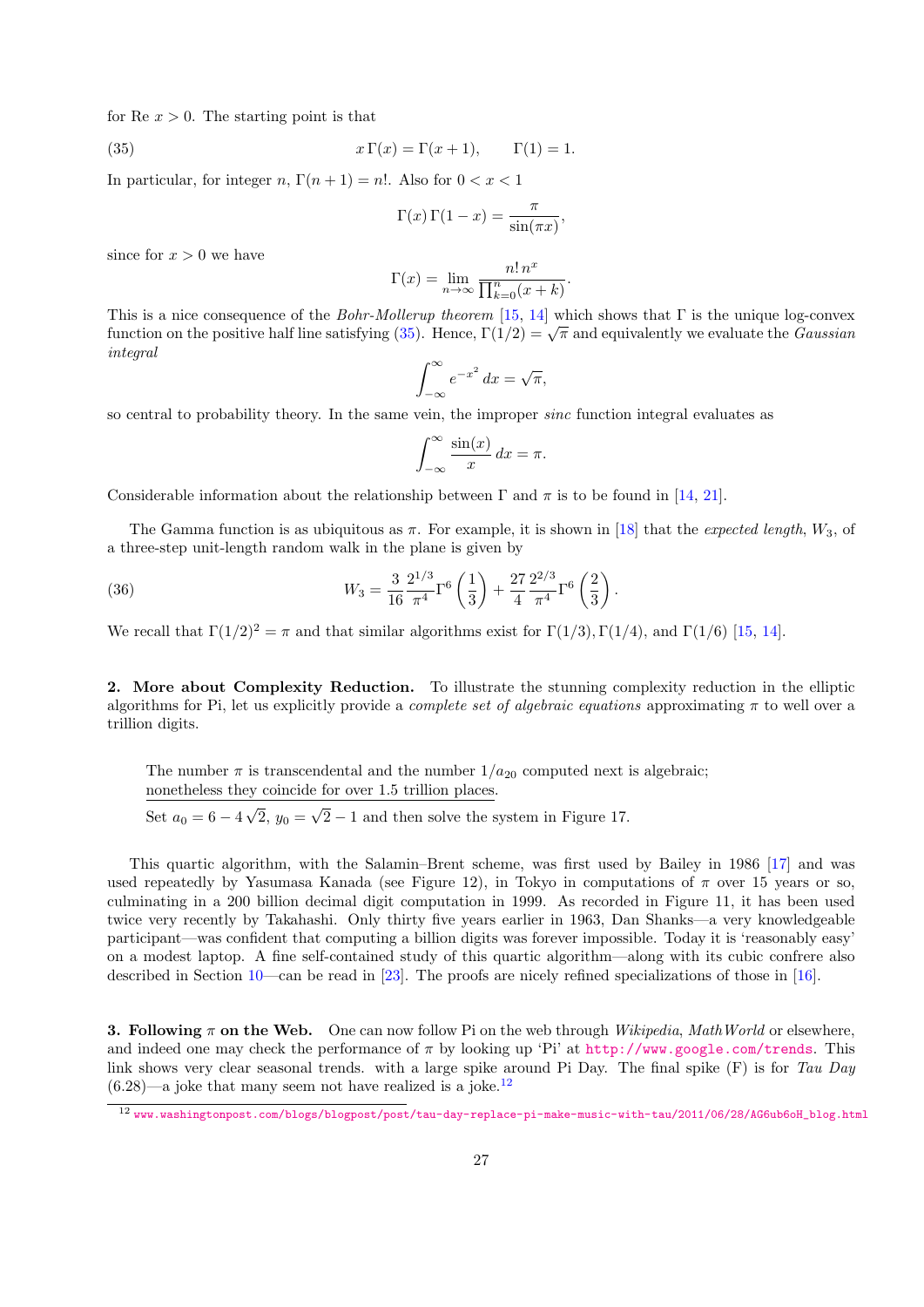$$
y_{1} = \frac{1 - \sqrt[4]{1 - y_{0}^{4}}}{1 + \sqrt[4]{1 - y_{0}^{4}}}, a_{1} = a_{0} (1 + y_{1})^{4} - 2^{3} y_{1} (1 + y_{1} + y_{1}^{2})
$$
\n
$$
y_{2} = \frac{1 - \sqrt[4]{1 - y_{1}^{4}}}{1 + \sqrt[4]{1 - y_{1}^{4}}}, a_{2} = a_{1} (1 + y_{2})^{4} - 2^{5} y_{2} (1 + y_{2} + y_{2}^{2})
$$
\n
$$
y_{3} = \frac{1 - \sqrt[4]{1 - y_{1}^{4}}}{1 + \sqrt[4]{1 - y_{2}^{4}}}, a_{3} = a_{2} (1 + y_{3})^{4} - 2^{7} y_{3} (1 + y_{3} + y_{3}^{2})
$$
\n
$$
y_{4} = \frac{1 - \sqrt[4]{1 - y_{1}^{4}}}{1 + \sqrt[4]{1 - y_{2}^{4}}}, a_{4} = a_{3} (1 + y_{3})^{4} - 2^{7} y_{3} (1 + y_{3} + y_{3}^{2})
$$
\n
$$
y_{5} = \frac{1 - \sqrt[4]{1 - y_{2}^{4}}}{1 + \sqrt[4]{1 - y_{3}^{4}}}, a_{5} = a_{4} (1 + y_{5})^{4} - 2^{11} y_{5} (1 + y_{5} + y_{5}^{2})
$$
\n
$$
y_{6} = \frac{1 - \sqrt[4]{1 - y_{2}^{4}}}{1 + \sqrt[4]{1 - y_{3}^{4}}}, a_{5} = a_{4} (1 + y_{5})^{4} - 2^{11} y_{5} (1 + y_{5} + y_{5}^{2})
$$
\n
$$
y_{7} = \frac{1 - \sqrt[4]{1 - y_{1}^{4}}}{1 + \sqrt[4]{1 - y_{3}^{4}}}, a_{5} = a_{5} (1 + y_{6})^{4} - 2^{13} y_{6} (1 + y_{6} + y_{6}^{2})
$$
\n
$$
y_{8} = \frac{1 - \sqrt[4]{1 - y_{1}^{4}}}{1 + \sqrt[4]{1 - y_{6}^{4}}}, a_{6} = a_{5} (1 + y_{6})^{4} - 2^{13} y_{6} (1 + y_{5} + y_{5}
$$

Figure 17: The system of equations used to compute  $\pi$  to 1.5 trillion places

**4. The Difficulty of Popularizing Accurately.** Let me finish on this theme. Even after many helpful comments from readers, errors probably remain in my article. So I tell the story below with no particular rancour.

Paul Churchland in [19] offers a fascinating set of essays full of interesting anecdotes—which I have no particular reason to doubt. Nonetheless, the very brief quote at the start of Section 16, regarding the legislation of values of  $\pi$ , contains four inaccuracies. As noted above: (i) the event took place in 1896/7 and (ii) in Indiana (a northern state); (iii) the prospective bill, #246, offered a geometric construction with inconsistent conclusions and certainly offers no one exact value. Finally, (iv) the intent seems to have been pecuniary, not hygienic [27].

As often, this makes me wonder whether mathematics popularization is especially prone to error or if the other disciplines just seem better described because of my relative ignorance. On April 1, 2009, an article entitled "The Changing Value of Pi" appeared in the *New Scientist* with an analysis of how the value of pi has been increasing over time. I hope but am not confident that all readers noted that April 1st is "April Fool's day." (See also entry seven of http://www.museumofhoaxes.com/hoax/aprilfool/.)

**Acknowledgements.** Thanks are due to many, especially my close collaborators P. Borwein and D. Bailey.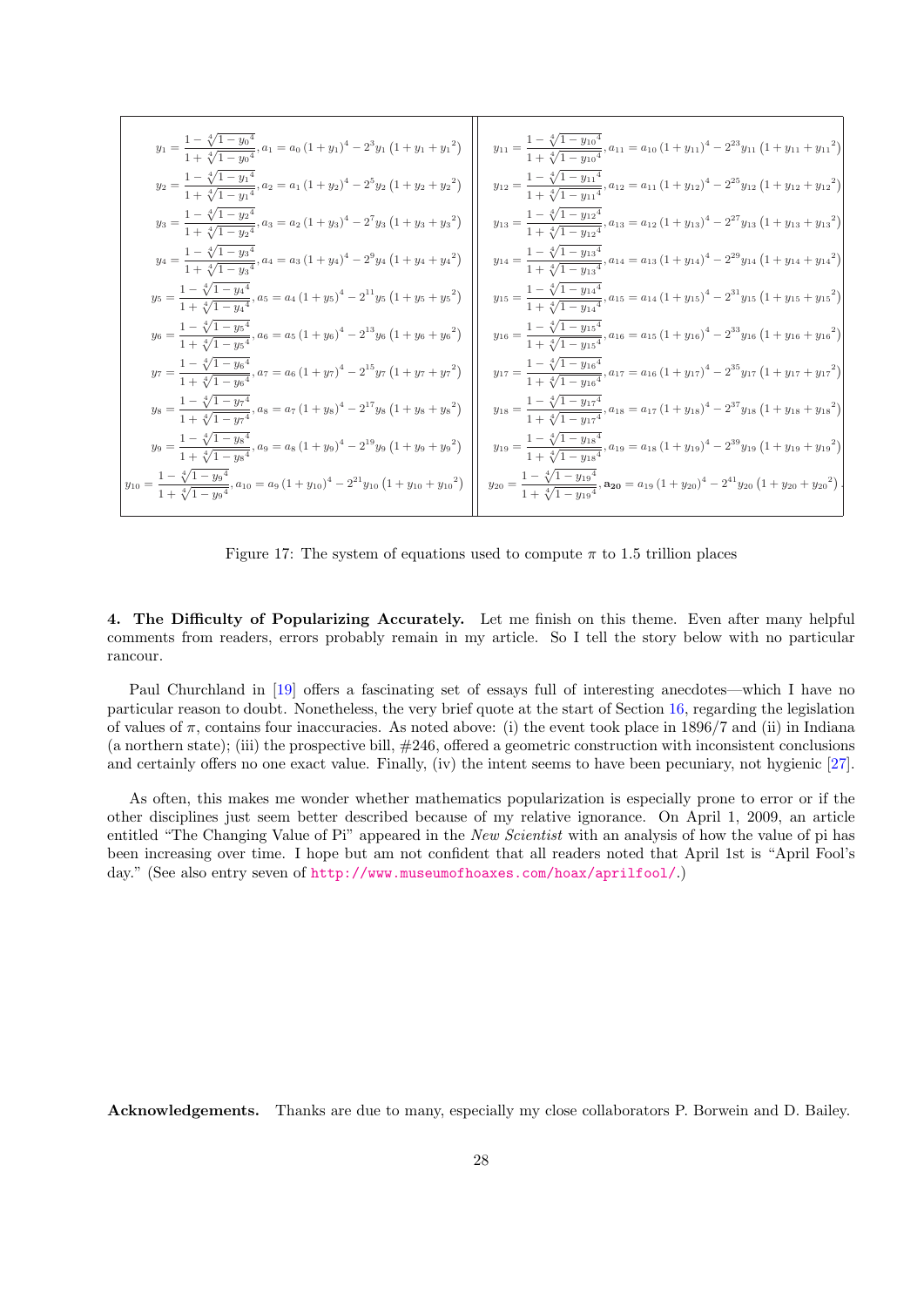

Figure 18: Google's trend line for 'Pi'

#### **References**

- [1] F. Aragon, D. H. Bailey, J.M. Borwein and P.B. Borwein, "Tools for visualizing real numbers: Planar number walks." Submitted *Mathematical Intelligencer*, June 2012.
- [2] F. Amoroso and C. Viola, "Irrational and Transcendental numbers," in volume **2** of *Mathematics and Culture, La matematica: Problemi e teoremi*, Guilio Einaudi Editori, Turino. September 2008.
- [3] J. Arndt and C. Haenel, *Pi Unleashed,* Springer-Verlag, New York, 2001.
- [4] H.Christian von Baeyer, *Information The New Language of Science*, Weidenfeld and Nicolson, 2003.
- [5] D.H. Bailey and J. M. Borwein, "Exploratory Experimentation and Computation." *Notices of the AMS*, **58** (10) (2011), 1410–1419. See also http://www.ams.orolnotices.
- [6] David H. Bailey and Jonathan M. Borwein, "Ancient Indian Square Roots: An Exercise in Forensic Paleo-Mathematics." *American Mathematical Monthly*. October (2012).
- [7] D. Bailey, J. Borwein, N. Calkin, R. Girgensohn, R. Luke, and V. Moll, *Experimental Mathematics in Action*, A K Peters Inc, 2007.
- [8] D.H. Bailey, J.M. Borwein, A. Mattingly, and G. Wightwick, "The Computation of Previously Inaccessible Digits of *π* <sup>2</sup> and Catalan's Constant." *Notices of the AMS*, Accepted, July 2011.
- [9] L. Berggren, J.M. Borwein and P.B. Borwein, *Pi: a Source Book,* Springer-Verlag, (2004). Third Edition, 2004.
- [10] N.D. Baruah, B.C. Berndt, and H.H. Chan, "Ramanujan's series for 1*/π*: A survey," *Amer. Math. Monthly* **116** (2009), 567–587.
- [11] D. Blatner, *The Joy of Pi*, Walker and Co., New York, 1997.
- [12] J.M. Borwein, "Brouwer-Heyting sequences converge," *Mathematical Intelligencer*, **20** (1998), 14–15.
- [13] J.M. Borwein, "La vita di pi greco: from Archimedes to ENIAC and beyond," in volume **2** of *Mathematics and Culture, La matematica: Problemi e teoremi*, Guilio Einaudi Editori, Turino. September 2008 (Italian). November 2009 (French).
- [14] J.M. Borwein and D.H. Bailey, *Mathematics by Experiment: Plausible Reasoning in the 21st Century,* Second expanded edition, AK Peters Ltd, 2008.